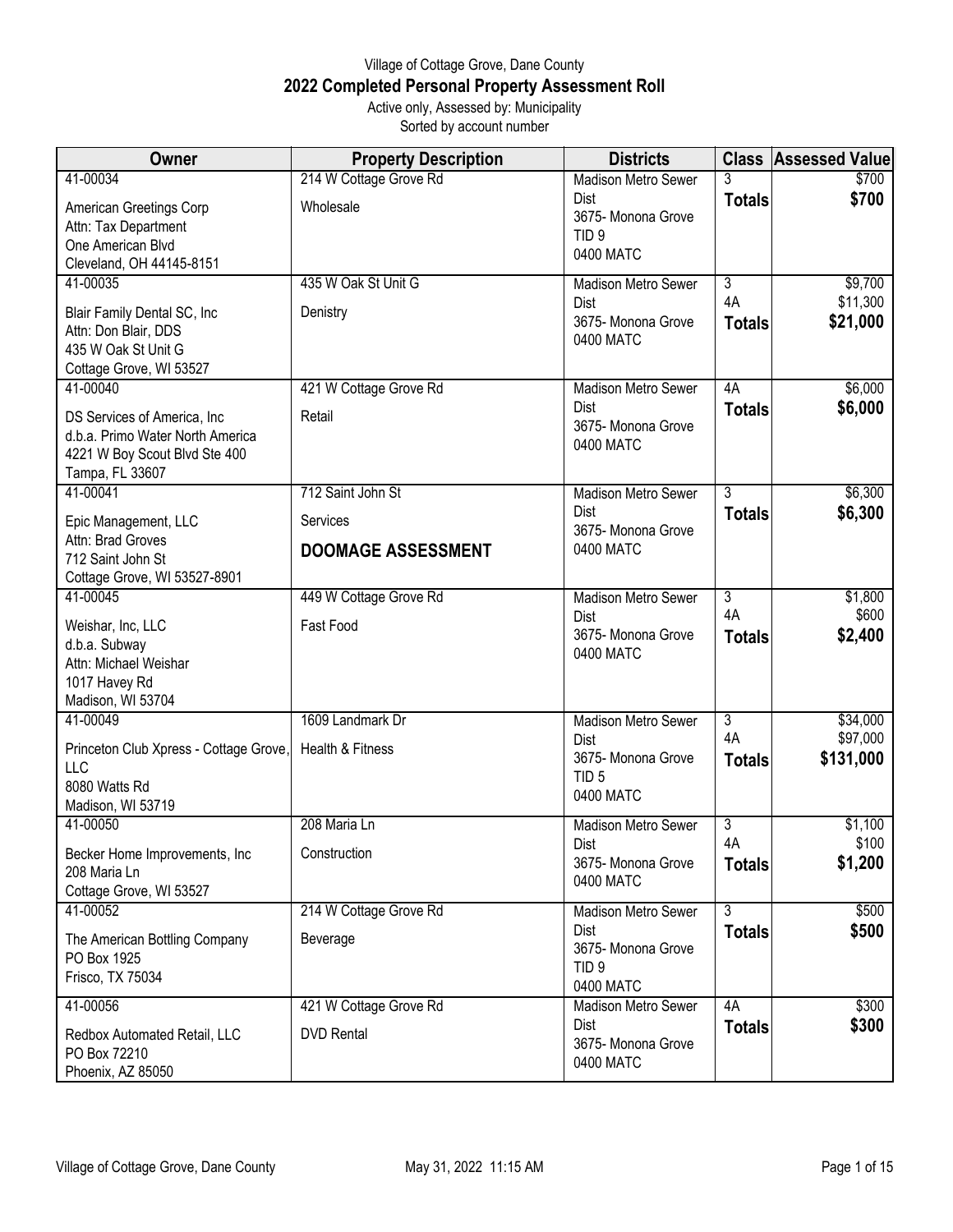| Owner                                                                                                            | <b>Property Description</b>   | <b>Districts</b>                                                   |                     | <b>Class Assessed Value</b> |
|------------------------------------------------------------------------------------------------------------------|-------------------------------|--------------------------------------------------------------------|---------------------|-----------------------------|
| 41-00100                                                                                                         | 213 W Cottage Grove Rd Unit 1 | <b>Madison Metro Sewer</b>                                         | 3                   | \$800                       |
| Badger Inventory Service, Inc<br>Attn: Steve Simer<br>213 W Cottage Grove Rd # 1<br>Cottage Grove, WI 53527-9329 | Services                      | <b>Dist</b><br>3675- Monona Grove<br>0400 MATC                     | <b>Totals</b>       | \$800                       |
| 41-00200                                                                                                         | 320 W Cottage Grove Rd        | <b>Madison Metro Sewer</b>                                         | $\overline{3}$      | \$2,100                     |
| Black Bear Inn, LLC                                                                                              | Restaurant                    | <b>Dist</b><br>3675- Monona Grove                                  | 4A<br><b>Totals</b> | \$3,100<br>\$5,200          |
| 320 W Cottage Grove Rd<br>Cottage Grove, WI 53227                                                                | <b>DOOMAGE ASSESSMENT</b>     | 0400 MATC                                                          |                     |                             |
| 41-00240                                                                                                         | (scattered)                   | <b>Madison Metro Sewer</b>                                         | $\overline{3}$      | \$5,700                     |
| DirecTV, LLC<br>Attn: Kroll, LLC<br>PO Box 2789<br>Addison, TX 75001                                             | Satellite TV                  | Dist<br>3675- Monona Grove<br>0400 MATC                            | <b>Totals</b>       | \$5,700                     |
| 41-00247                                                                                                         | 214 W Cottage Grove Rd Unit C | Madison Metro Sewer                                                | $\overline{3}$      | \$500                       |
| American Family Mutual Insurance<br>Company<br>PO Box 4747<br>Oak Brook, IL 60522-4747                           | Services                      | <b>Dist</b><br>3675- Monona Grove<br>TID <sub>9</sub><br>0400 MATC | <b>Totals</b>       | \$500                       |
| 41-00250                                                                                                         | 235 Bonnie Rd                 | <b>Madison Metro Sewer</b>                                         | $\overline{3}$      | \$43,800                    |
| <b>Continental Battery Company</b><br>8585 N Stemmons Fwy FI 6<br>Dallas, TX 75247                               | <b>Battery Distribution</b>   | <b>Dist</b><br>3675- Monona Grove<br>0400 MATC                     | 4A<br><b>Totals</b> | \$5,100<br>\$48,900         |
| 41-00290                                                                                                         | 139 E Reynolds St             | <b>Madison Metro Sewer</b>                                         | $\overline{3}$      | \$87,000                    |
| Aster Retirement Community of Cottage                                                                            | <b>Retirement Home</b>        | <b>Dist</b><br>3675- Monona Grove                                  | 4A<br><b>Totals</b> | \$30,000<br>\$117,000       |
| Grove, LLC<br>139 E Reynolds St<br>Cottage Grove, WI 53527                                                       | <b>DOOMAGE ASSESSMENT</b>     | TID <sub>7</sub><br>0400 MATC                                      |                     |                             |
| 41-00330                                                                                                         | 4677 Kennedy Rd               | 3675-Monona Grove                                                  | $\overline{AB}$     | \$17,000                    |
| Ciszewski, Bill<br>Attn: Bill Ciszewski<br>536 Dennis Dr<br>De Forest, WI 53532                                  | Hangar                        | 0400 MATC                                                          | <b>Totals</b>       | \$17,000                    |
| 41-00370                                                                                                         | 427 W Oak St                  | <b>Madison Metro Sewer</b>                                         | $\overline{3}$      | \$10,800                    |
| Door Creek Financial, LLC                                                                                        | Consulting                    | <b>Dist</b><br>3675- Monona Grove                                  | <b>Totals</b>       | \$10,800                    |
| 435 W Oak St<br>Ste D                                                                                            | <b>DOOMAGE ASSESSMENT</b>     | 0400 MATC                                                          |                     |                             |
| Cottage Grove, WI 53527                                                                                          |                               |                                                                    |                     |                             |
| 41-00400                                                                                                         | 433 W Cottage Grove Rd        | <b>Madison Metro Sewer</b>                                         | $\overline{3}$      | \$0                         |
| Perez, Maria, LLC                                                                                                | Dry Cleaning                  | <b>Dist</b><br>3675- Monona Grove                                  | 4A<br><b>Totals</b> | \$500<br>\$500              |
| d.b.a. Master Cleaners L.L.C.<br>433 W Cottage Grove Rd                                                          | <b>DOOMAGE ASSESSMENT</b>     | 0400 MATC                                                          |                     |                             |
| Cottage Grove, WI 53527                                                                                          |                               |                                                                    |                     |                             |
| 41-00410                                                                                                         | 1603 Landmark Dr              | Madison Metro Sewer                                                | $\overline{3}$      | \$97,000                    |
| DRM, Inc                                                                                                         | Restaurant                    | Dist                                                               | 4A                  | \$1,000                     |
| d.b.a. Arby's #7686                                                                                              |                               | 3675- Monona Grove<br>TID <sub>5</sub>                             | <b>Totals</b>       | \$98,000                    |
| 5324 N 134th Ave<br>Omaha, NE 68164                                                                              |                               | 0400 MATC                                                          |                     |                             |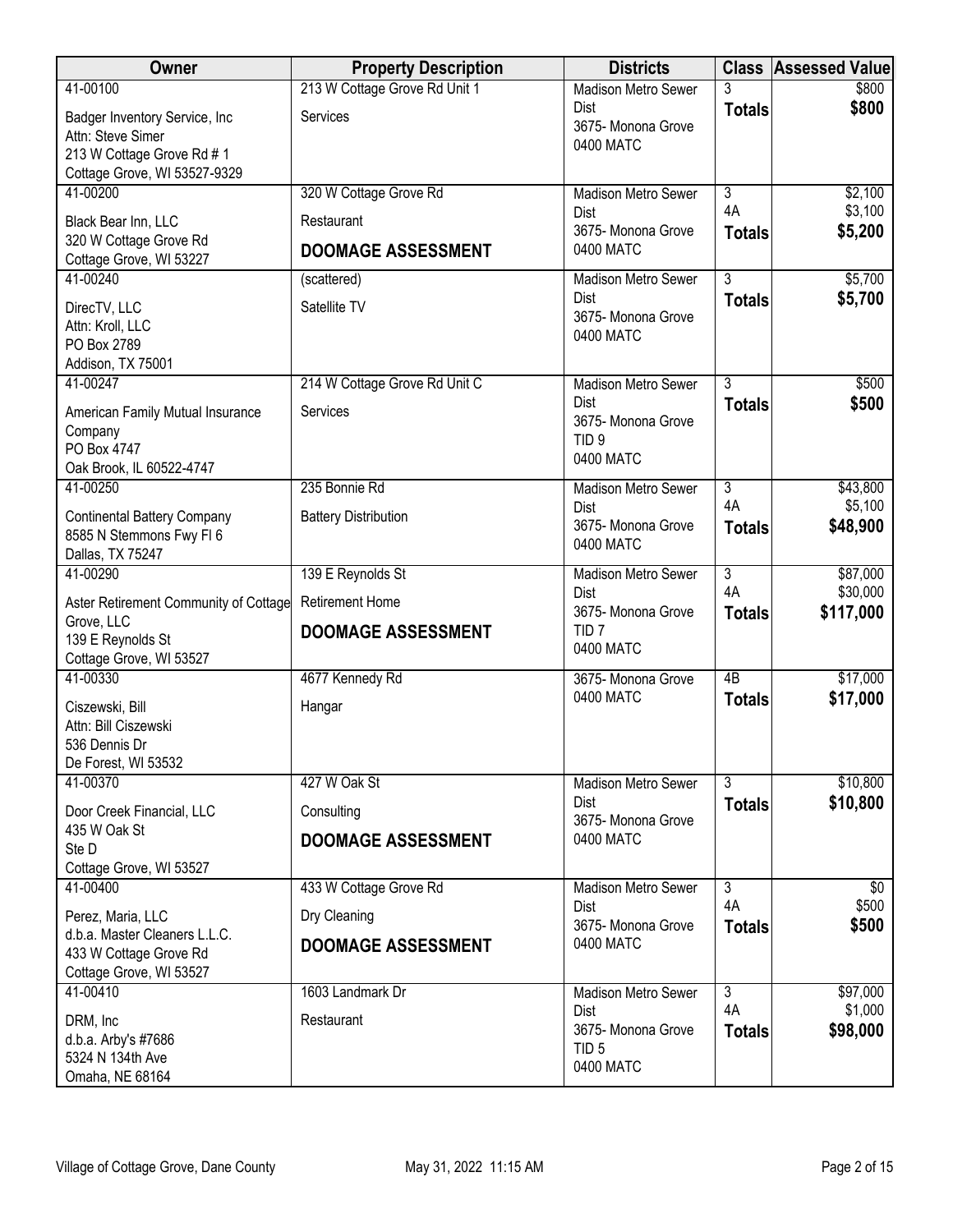| Owner                                                     | <b>Property Description</b>    | <b>Districts</b>                       |                           | <b>Class Assessed Value</b> |
|-----------------------------------------------------------|--------------------------------|----------------------------------------|---------------------------|-----------------------------|
| 41-00450                                                  | 580 N Main St                  | <b>Madison Metro Sewer</b>             | 3                         | \$69,900                    |
| Heartland Financial USA, Inc                              | Banking                        | <b>Dist</b><br>3675- Monona Grove      | <b>Totals</b>             | \$69,900                    |
| d.b.a. Wisconsin Bank & Trust                             |                                | TID <sub>9</sub>                       |                           |                             |
| 700 Locust St                                             |                                | 0400 MATC                              |                           |                             |
| Ste 400<br>Dubuque, IA 52001                              |                                |                                        |                           |                             |
| 41-00660                                                  | 207 W Cottage Grove Rd         | <b>Madison Metro Sewer</b>             | $\overline{3}$            | \$14,300                    |
|                                                           | Sales & Service                | Dist                                   | <b>Totals</b>             | \$14,300                    |
| Landmark Services Cooperative<br>1401 Landmark Dr         |                                | 3675- Monona Grove                     |                           |                             |
| Cottage Grove, WI 53527-0277                              |                                | 0400 MATC                              |                           |                             |
| 41-00670                                                  | 435 W Oak St Unit A            | <b>Madison Metro Sewer</b>             | $\overline{3}$            | \$100                       |
| Grove Laundry, LLC                                        | Laundromat                     | <b>Dist</b>                            | 4A                        | \$300                       |
| Attn: Andrew Homburg, Partner                             |                                | 3675- Monona Grove<br>0400 MATC        | <b>Totals</b>             | \$400                       |
| 6106 Milwaukee St                                         | <b>DOOMAGE ASSESSMENT</b>      |                                        |                           |                             |
| Madison, WI 53718                                         |                                |                                        |                           |                             |
| 41-00800                                                  | 535 Southing Grange Unit 200   | <b>Madison Metro Sewer</b><br>Dist     | $\overline{3}$<br>4A      | \$53,300<br>\$500           |
| Lakefield Veterinary Group, Inc                           | Vet Services                   | 3675- Monona Grove                     | <b>Totals</b>             | \$53,800                    |
| d.b.a. Deer-Grove Veterinary Clinic<br>19717 62nd Ave Sth |                                | 0400 MATC                              |                           |                             |
| <b>Ste F-103</b>                                          |                                |                                        |                           |                             |
| Kent, WA 98032                                            |                                |                                        |                           |                             |
| 41-00990                                                  | 214 W Cottage Grove Rd Unit G  | <b>Madison Metro Sewer</b>             | $\overline{3}$            | \$15,700                    |
| Dolgencorp, LLC                                           | <b>Discount Retail</b>         | Dist                                   | 4A                        | \$1,800                     |
| d.b.a. Dollar General #10408                              |                                | 3675- Monona Grove<br>TID <sub>9</sub> | <b>Totals</b>             | \$17,500                    |
| Attn: Corporate Tax Consulting                            |                                | 0400 MATC                              |                           |                             |
| PO Box 503410<br>Indianapolis, IN 46256-3410              |                                |                                        |                           |                             |
| 41-01050                                                  | 205 E Cottage Grove Rd         | <b>Madison Metro Sewer</b>             | 4A                        | \$100                       |
| J B Enterprises, Inc.                                     | <b>Meat Market</b>             | <b>Dist</b>                            | <b>Totals</b>             | \$100                       |
| d.b.a. Stoddard's Market                                  |                                | 3675- Monona Grove                     |                           |                             |
| 205 E Cottage Grove Rd                                    | <b>DOOMAGE ASSESSMENT</b>      | TID <sub>9</sub>                       |                           |                             |
| Cottage Grove, WI 53527                                   |                                | 0400 MATC                              |                           |                             |
| 41-01150                                                  | (scattered)                    | Madison Metro Sewer                    | 4A                        | \$2,100                     |
| <b>DISH Network, LLC</b>                                  | Satellite TV                   | <b>Dist</b><br>3675- Monona Grove      | <b>Totals</b>             | \$2,100                     |
| PO Box 6623                                               |                                | 0400 MATC                              |                           |                             |
| Englewood, CO 80155<br>41-01260                           | 1507 Matt Pass                 | <b>Madison Metro Sewer</b>             | $\overline{\overline{3}}$ | \$38,500                    |
|                                                           |                                | <b>Dist</b>                            | <b>Totals</b>             | \$38,500                    |
| Gordon Flesch Company, Inc<br>d.b.a. GFC Leasing          | Leasing                        | 3675- Monona Grove                     |                           |                             |
| 2675 Research Park Dr                                     |                                | TID <sub>5</sub>                       |                           |                             |
| Madison, WI 53711                                         |                                | 0400 MATC                              |                           |                             |
| 41-01370                                                  | 226 W Cottage Grove Rd         | Madison Metro Sewer                    | $\overline{3}$            | \$8,300                     |
| Excellence in Dentistry, LLC                              | Denistry                       | <b>Dist</b>                            | 4A                        | \$500                       |
| 1001 N Sherman Ave                                        |                                | 3675- Monona Grove<br>TID <sub>9</sub> | <b>Totals</b>             | \$8,800                     |
| Madison, WI 53717                                         |                                | 0400 MATC                              |                           |                             |
| 41-01390                                                  | 1600 Landmark Dr               | Madison Metro Sewer                    | 3                         | \$1,498,000                 |
| Johnson Health Tech NA, Inc                               | Ftness Equip Wholesale, Retail | <b>Dist</b>                            | 4A                        | \$2,500                     |
| 1600 Landmark Dr                                          |                                | 3675- Monona Grove<br>TID <sub>5</sub> | <b>Totals</b>             | \$1,500,500                 |
| Cottage Grove, WI 53527                                   |                                | 0400 MATC                              |                           |                             |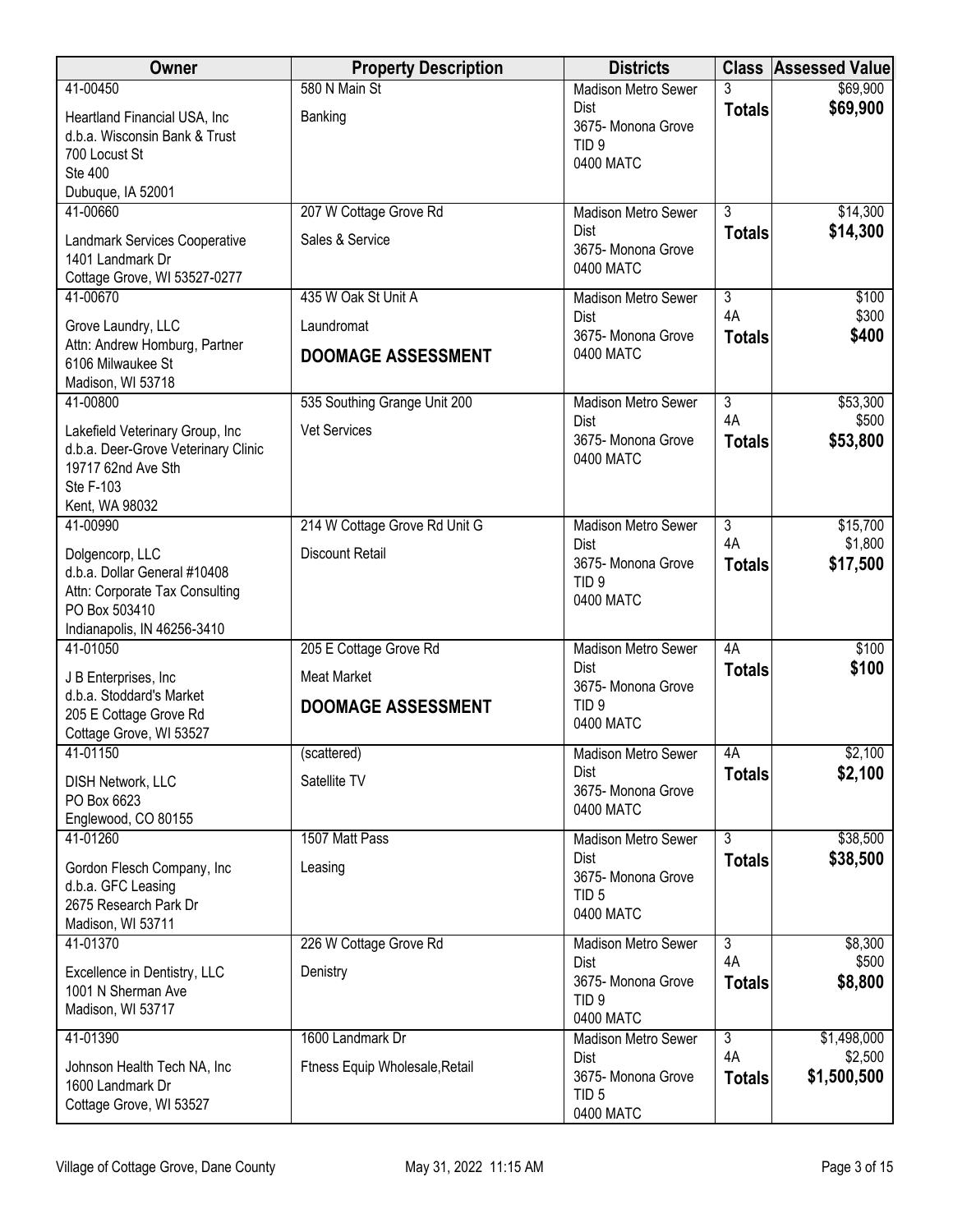| Owner                                                                                    | <b>Property Description</b> | <b>Districts</b>                                                   |                     | <b>Class Assessed Value</b> |
|------------------------------------------------------------------------------------------|-----------------------------|--------------------------------------------------------------------|---------------------|-----------------------------|
| 41-01470                                                                                 | (scattered)                 | <b>Madison Metro Sewer</b>                                         | 4A                  | \$11,000                    |
| Flint Hills Resources Pine Bend, LLC<br>PO Box 3755<br>Wichita, KS 67201-3755            | Consulting                  | Dist<br>3675- Monona Grove<br>0400 MATC                            | <b>Totals</b>       | \$11,000                    |
| 41-01472                                                                                 | 4677 Kennedy Rd             | 3675- Monona Grove                                                 | $\overline{AB}$     | \$15,000                    |
| Blackhawk Airfield, Inc<br>2534 S Fish Hatchery Rd<br>Madison, WI 53711                  | Hangar                      | 0400 MATC                                                          | <b>Totals</b>       | \$15,000                    |
| 41-01860                                                                                 | 209 S Main St               | <b>Madison Metro Sewer</b>                                         | $\overline{3}$      | \$600                       |
| PJR Property Management, LLC                                                             | Rentals                     | <b>Dist</b><br>3675- Monona Grove                                  | <b>Totals</b>       | \$600                       |
| 2116 E Washington Ave<br>Madison, WI 53704                                               | <b>DOOMAGE ASSESSMENT</b>   | TID <sub>7</sub><br>0400 MATC                                      |                     |                             |
| 41-01900                                                                                 | 224 W Cottage Grove Rd      | <b>Madison Metro Sewer</b>                                         | $\overline{3}$      | \$7,200                     |
| Papa Jimmy's Pizzeria, Inc<br>224 W Cottage Grove Rd<br>Cottage Grove, WI 53527          | Pizzeria                    | <b>Dist</b><br>3675- Monona Grove<br>TID <sub>9</sub><br>0400 MATC | 4A<br><b>Totals</b> | \$700<br>\$7,900            |
| 41-02120                                                                                 | 316 W Cottage Grove Rd      | Madison Metro Sewer                                                | $\overline{3}$      | \$4,300                     |
| USA Karate, Inc                                                                          | <b>Martial Arts</b>         | <b>Dist</b><br>3675- Monona Grove                                  | <b>Totals</b>       | \$4,300                     |
| d.b.a. Infinity Martial Arts<br>316 W Cottage Grove Rd<br>Cottage Grove, WI 53527        | <b>DOOMAGE ASSESSMENT</b>   | 0400 MATC                                                          |                     |                             |
| 41-02130                                                                                 | 207 Commerce Pkwy           | <b>Madison Metro Sewer</b>                                         | $\overline{3}$      | \$6,500                     |
| Kid's Safari Learning Center, LLC                                                        | Child Care                  | <b>Dist</b><br>3675- Monona Grove                                  | 4A<br><b>Totals</b> | \$1,100<br>\$7,600          |
| Attn: Michael Thomas<br>207 Commerce Pkwy<br>Cottage Grove, WI 53527                     | <b>DOOMAGE ASSESSMENT</b>   | TID <sub>5</sub><br>0400 MATC                                      |                     |                             |
| 41-02220                                                                                 | (scattered)                 | <b>Madison Metro Sewer</b>                                         | $\overline{3}$      | \$400                       |
| Badger Amusements, Inc                                                                   | Distribution                | Dist<br>3675- Monona Grove                                         | <b>Totals</b>       | \$400                       |
| 306B Moravian Valley Rd<br>Waunakee, WI 53597                                            | <b>DOOMAGE ASSESSMENT</b>   | 0400 MATC                                                          |                     |                             |
| 41-02230                                                                                 | 227 S Main St               | Madison Metro Sewer                                                | $\overline{3}$      | \$11,000                    |
| Retention, Inc<br>d.b.a. Outpost Bar & Grill<br>227 S Main St<br>Cottage Grove, WI 53527 | Bar                         | Dist<br>3675- Monona Grove<br>TID <sub>7</sub><br>0400 MATC        | 4A<br><b>Totals</b> | \$100<br>\$11,100           |
| 41-02239                                                                                 | 4677 Kennedy Rd             | 3675- Monona Grove                                                 | 4B                  | \$14,800                    |
| Ricciardi, Antonio L<br>Attn: Antonio L Ricciardi<br>800 West St<br>Stoughton, WI 53589  | Hangar                      | 0400 MATC                                                          | <b>Totals</b>       | \$14,800                    |
| 41-02260                                                                                 | 228 N Main St               | Madison Metro Sewer                                                |                     |                             |
| Shotwell, John<br>Attn: John Shotwell<br>4316 Severson Dr<br>Madison, WI 53716           | <b>Apartment Rental</b>     | <b>Dist</b><br>3675- Monona Grove<br>TID <sub>7</sub><br>0400 MATC | <b>Totals</b>       |                             |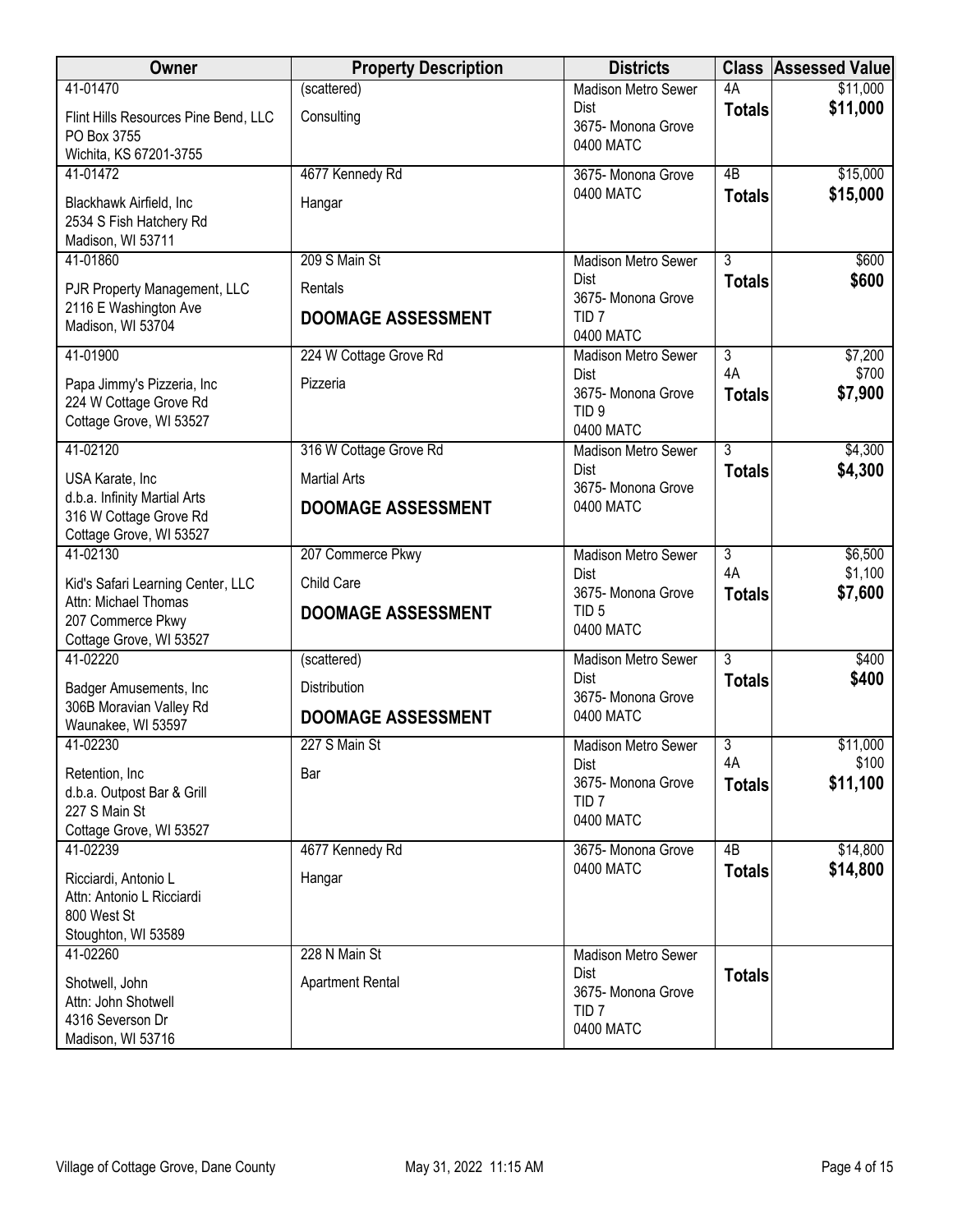| Owner                                             | <b>Property Description</b>   | <b>Districts</b>                          | <b>Class</b>    | <b>Assessed Value</b> |
|---------------------------------------------------|-------------------------------|-------------------------------------------|-----------------|-----------------------|
| 41-02261                                          | 4677 Kennedy Rd               | 3675- Monona Grove                        | $\overline{AB}$ | \$15,700              |
| Selover, Terry                                    | Hangar                        | 0400 MATC                                 | <b>Totals</b>   | \$15,700              |
| Attn: Terry Selover                               |                               |                                           |                 |                       |
| 6040 Hagen Hill Cir                               |                               |                                           |                 |                       |
| Madison, WI 53704<br>41-02270                     |                               |                                           |                 |                       |
|                                                   | 4677 Kennedy Rd               | 3675- Monona Grove<br>0400 MATC           | 4B              | \$9,500<br>\$9,500    |
| Skyhawk Club                                      | Hangar                        |                                           | <b>Totals</b>   |                       |
| Attn: Charles Knuteson                            |                               |                                           |                 |                       |
| 4518 Larson St<br>Mcfarland, WI 53558             |                               |                                           |                 |                       |
| 41-02470                                          | 214 W Cottage Grove Rd Unit C | <b>Madison Metro Sewer</b>                | $\overline{3}$  | \$1,500               |
|                                                   |                               | <b>Dist</b>                               | <b>Totals</b>   | \$1,500               |
| Tom Vetter Agency<br>PO Box 186                   | <b>Insurance Services</b>     | 3675- Monona Grove                        |                 |                       |
| Cottage Grove, WI 53527                           |                               | TID <sub>9</sub>                          |                 |                       |
|                                                   |                               | 0400 MATC                                 |                 |                       |
| 41-02560                                          | 300 Progress Dr               | <b>Madison Metro Sewer</b><br><b>Dist</b> | $\overline{3}$  | \$14,800              |
| Metalrodika, LLC                                  | <b>Custom Motorcycles</b>     | 3675- Monona Grove                        | <b>Totals</b>   | \$14,800              |
| 300 Progress Dr                                   | <b>DOOMAGE ASSESSMENT</b>     | TID <sub>7</sub>                          |                 |                       |
| Cottage Grove, WI 53527                           |                               | 0400 MATC                                 |                 |                       |
| 41-02580                                          | 341 W Cottage Grove Rd        | <b>Madison Metro Sewer</b>                | $\overline{3}$  | \$30,100              |
| Monona Bank, Inc                                  | Banking                       | <b>Dist</b>                               | 4A              | \$700                 |
| 5515 Monona Dr                                    |                               | 3675- Monona Grove                        | <b>Totals</b>   | \$30,800              |
| Monona, WI 53716                                  |                               | 0400 MATC                                 |                 |                       |
| 41-02618                                          | 360 Progress Dr               | Madison Metro Sewer                       | $\overline{3}$  | \$200                 |
| Evans Properties, LLC                             |                               | <b>Dist</b>                               | 4A              | \$100                 |
| Attn: Robert & Donna Evans                        |                               | 3675- Monona Grove<br>0400 MATC           | <b>Totals</b>   | \$300                 |
| 3825 Sky High Rd                                  |                               |                                           |                 |                       |
| Cottage Grove, WI 53527                           |                               |                                           |                 |                       |
| 41-02620                                          | 213 W Cottage Grove Rd        | <b>Madison Metro Sewer</b><br><b>Dist</b> | $\overline{3}$  | \$1,600               |
| Cottage Grove Family Chiropractic                 | Chiropractic Clinic           | 3675- Monona Grove                        | <b>Totals</b>   | \$1,600               |
| Attn: Corey Christiansen                          | <b>DOOMAGE ASSESSMENT</b>     | 0400 MATC                                 |                 |                       |
| 213 W Cottage Grove Rd<br>Cottage Grove, WI 53527 |                               |                                           |                 |                       |
| 41-02629                                          | 4677 Kennedy Rd               | 3675- Monona Grove                        | 4B              | \$8,000               |
|                                                   |                               | 0400 MATC                                 | <b>Totals</b>   | \$8,000               |
| Hughes, James                                     | Hangar                        |                                           |                 |                       |
| Attn: James Hughes<br>839 Farwell Dr              |                               |                                           |                 |                       |
| Madison, WI 53704                                 |                               |                                           |                 |                       |
| 41-02632                                          | 312 W Cottage Grove Rd        | <b>Madison Metro Sewer</b>                | $\overline{3}$  | \$16,600              |
| Learning Ladder Childcare                         | Day Care                      | <b>Dist</b>                               | 4A              | \$3,700               |
| Attn: Linda Kudrna                                |                               | 3675- Monona Grove                        | <b>Totals</b>   | \$20,300              |
| 312 W Cottage Grove Rd                            |                               | 0400 MATC                                 |                 |                       |
| Cottage Grove, WI 53527                           |                               |                                           |                 |                       |
| 41-02634                                          | 4677 Kennedy Rd               | 3675- Monona Grove                        | $\overline{AB}$ | \$18,000              |
| Blackhawk Airfield, Inc                           | Airport                       | 0400 MATC                                 | <b>Totals</b>   | \$18,000              |
| 2534 S Fish Hatchery Rd                           |                               |                                           |                 |                       |
| Madison, WI 53711-5404                            |                               |                                           |                 |                       |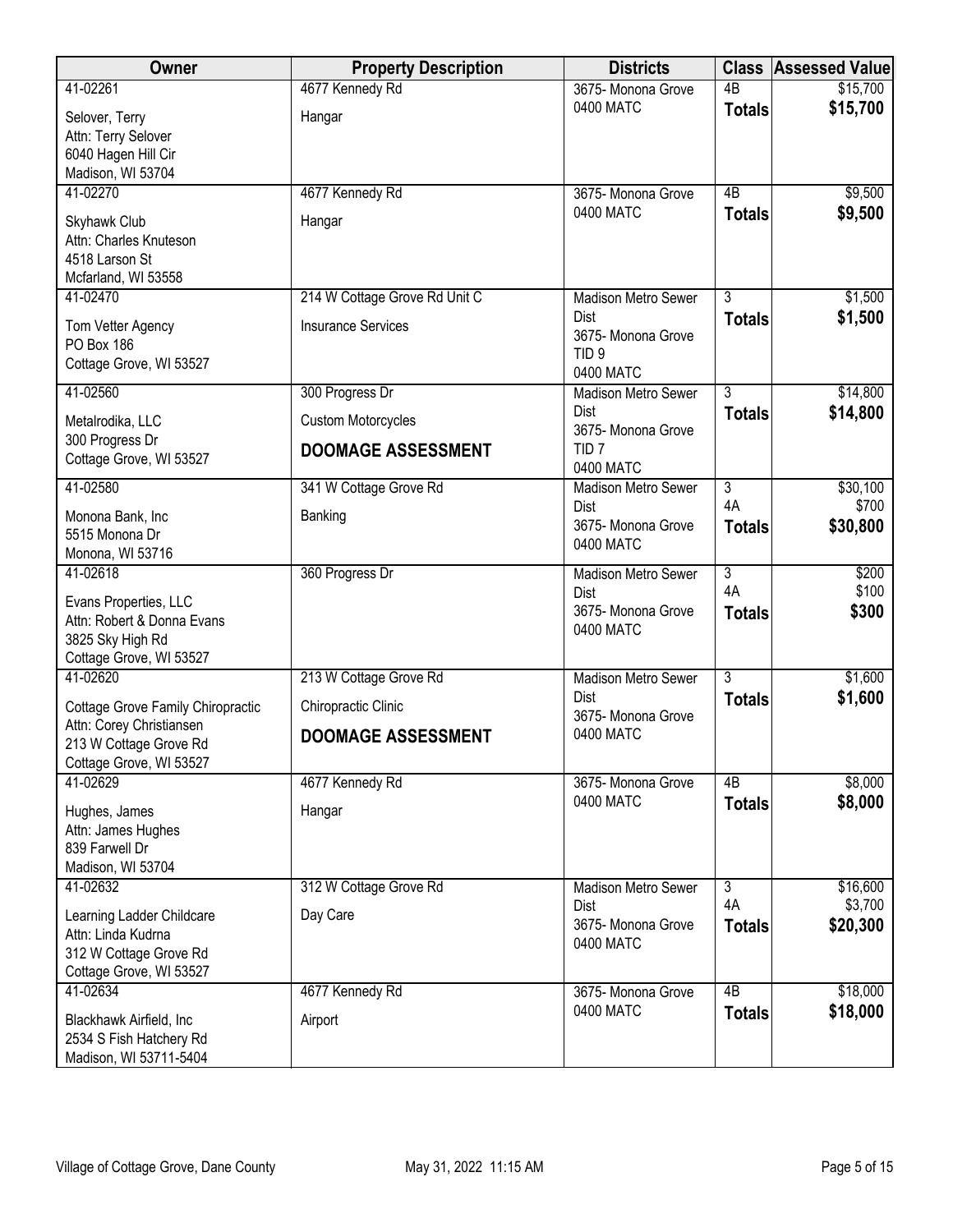| Owner                                                                                                         | <b>Property Description</b>                          | <b>Districts</b>                               |                      | <b>Class Assessed Value</b> |
|---------------------------------------------------------------------------------------------------------------|------------------------------------------------------|------------------------------------------------|----------------------|-----------------------------|
| 41-02660                                                                                                      | 505 Westlawn Dr                                      | <b>Madison Metro Sewer</b>                     | 3                    | \$2,400                     |
| Partners in Community Eldercare, LLC<br>Attn: Douglas Hennig<br>PO Box 129<br>Green Lake, WI 54940-0129       | <b>Assisted Living Facility</b>                      | Dist<br>3675- Monona Grove<br>0400 MATC        | <b>Totals</b>        | \$2,400                     |
| 41-02663                                                                                                      | 536 Southing Grange Unit F                           | Madison Metro Sewer                            | $\overline{3}$       | \$2,600                     |
| Toijala Chiropractic, LLC<br>Attn: Erik Toijala, D.C.<br>536 Southing Grange Ste F<br>Cottage Grove, WI 53527 | Chiropractic Clinic                                  | Dist<br>3675- Monona Grove<br>0400 MATC        | 4A<br><b>Totals</b>  | \$100<br>\$2,700            |
| 41-02671                                                                                                      | 219 S Main St                                        | <b>Madison Metro Sewer</b>                     | $\overline{3}$<br>4A | \$4,500                     |
| Convergint Technologies, LLC<br>219 S Main St                                                                 | <b>Security Systems</b><br><b>DOOMAGE ASSESSMENT</b> | Dist<br>3675- Monona Grove<br>TID <sub>7</sub> | <b>Totals</b>        | \$500<br>\$5,000            |
| Cottage Grove, WI 53527-9501                                                                                  |                                                      | 0400 MATC                                      |                      |                             |
| 41-02709                                                                                                      | 215 Woodview Dr                                      | <b>Madison Metro Sewer</b>                     | $\overline{3}$       | \$100                       |
| Plan B Engineering, LLC<br>Attn: Phyllis Jones-Morrison<br>215 Woodview Dr<br>Cottage Grove, WI 53527         | <b>Engineering Cons</b>                              | Dist<br>3675- Monona Grove<br>0400 MATC        | <b>Totals</b>        | \$100                       |
| 41-02716                                                                                                      | 421 W Cottage Grove Rd                               | <b>Madison Metro Sewer</b>                     | 3                    | \$146,100                   |
| Schommer Foods, Inc.<br>Attn: David & Jeannie Schommer<br>421 W Cottage Grove Rd<br>Cottage Grove, WI 53527   | Grocery                                              | Dist<br>3675- Monona Grove<br>0400 MATC        | 4A<br><b>Totals</b>  | \$27,100<br>\$173,200       |
| 41-02718                                                                                                      | 419 W Cottage Grove Rd                               | Madison Metro Sewer                            | $\overline{3}$       | \$87,600                    |
| Bank of Sun Prairie, Inc<br>228 E Main St<br>Sun Prairie, WI 53590-2253                                       | Banking                                              | <b>Dist</b><br>3675- Monona Grove<br>0400 MATC | 4A<br><b>Totals</b>  | \$47,700<br>\$135,300       |
| 41-02719                                                                                                      | 213 W Cottage Grove Rd Unit 7                        | Madison Metro Sewer                            | $\overline{3}$       | \$1,300                     |
| Berggren, Grant                                                                                               | Attorney                                             | Dist<br>3675- Monona Grove                     | <b>Totals</b>        | \$1,300                     |
| Attn: Grant Berggren<br>213 W Cottage Grove Rd<br>Ste 7<br>Cottage Grove, WI 53227                            | <b>DOOMAGE ASSESSMENT</b>                            | 0400 MATC                                      |                      |                             |
| 41-02720                                                                                                      | 535 Southing Grange Unit 100                         | <b>Madison Metro Sewer</b>                     | $\overline{3}$       | \$200                       |
| Inspired By You Salon, Inc.<br>Attn: Diane Haag<br>535 Southing Grange Ste 100<br>Cottage Grove, WI 53527     | Salon                                                | Dist<br>3675-Monona Grove<br>0400 MATC         | 4A<br><b>Totals</b>  | \$100<br>\$300              |
| 41-02721                                                                                                      | 401 W Cottage Grove Rd                               | Madison Metro Sewer                            | $\overline{3}$       | \$51,700                    |
| DP&K Inc - Dion Conn<br>d.b.a. McDonald's #24357<br>N3250 Cty Rd J<br>Poynette, WI 53955                      | Restaurant                                           | Dist<br>3675-Monona Grove<br>0400 MATC         | 4A<br><b>Totals</b>  | \$11,000<br>\$62,700        |
| 41-02722                                                                                                      | 401 W Cottage Grove Rd                               | <b>Madison Metro Sewer</b>                     | $\overline{3}$       | \$26,400                    |
| Kwik Trip, Inc<br>d.b.a. Stop N Go #1517<br>1626 Oak St<br>La Crosse, WI 54602                                | C - Store                                            | Dist<br>3675- Monona Grove<br>0400 MATC        | 4A<br><b>Totals</b>  | \$200<br>\$26,600           |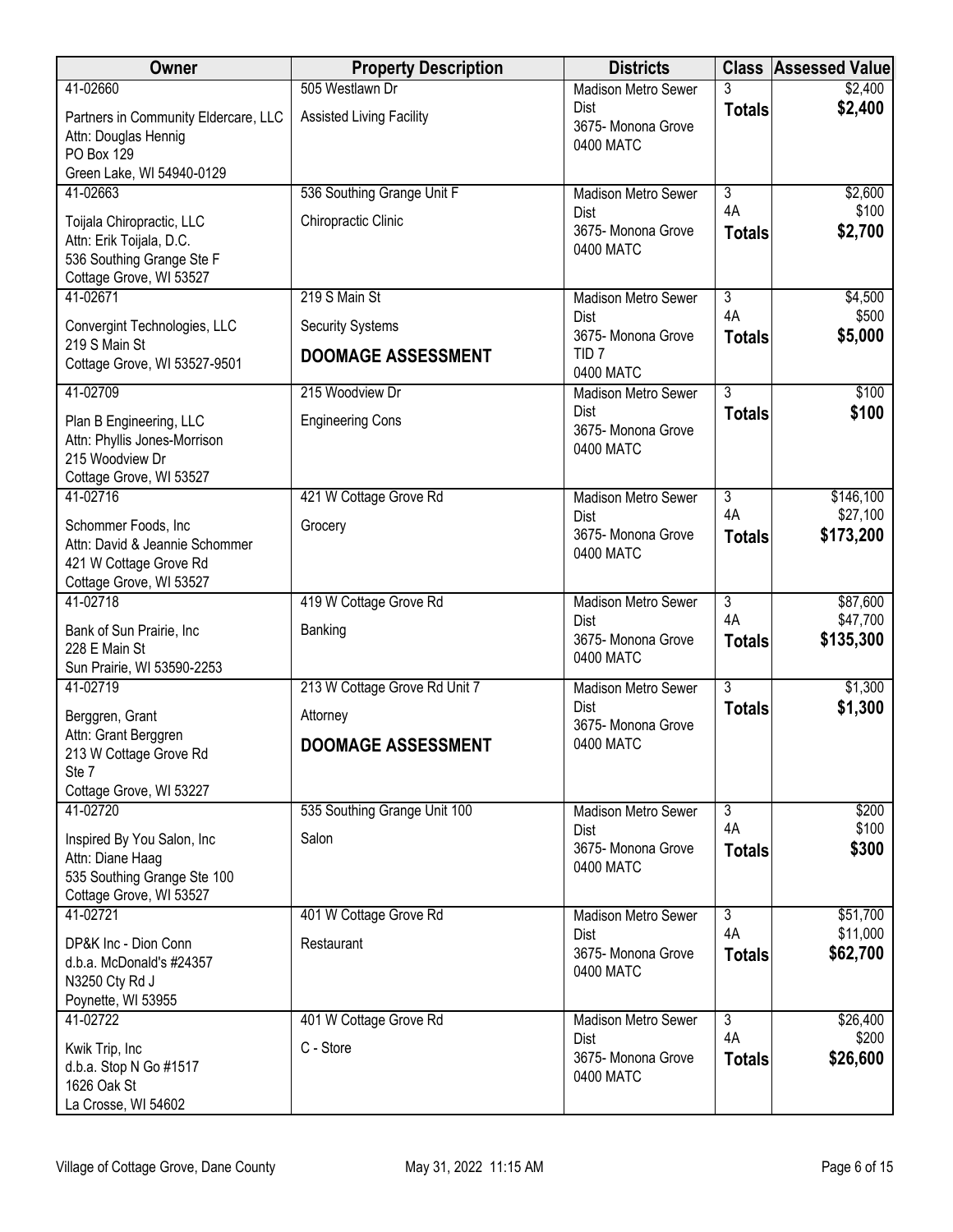| Owner                                                        | <b>Property Description</b>     | <b>Districts</b>                   |                      | <b>Class Assessed Value</b> |
|--------------------------------------------------------------|---------------------------------|------------------------------------|----------------------|-----------------------------|
| 41-02735                                                     | 439 W Cottage Grove Rd          | <b>Madison Metro Sewer</b>         | 3                    | \$4,200                     |
| Xiang Jiang, Inc                                             | Restaurant                      | <b>Dist</b><br>3675- Monona Grove  | <b>Totals</b>        | \$4,200                     |
| Attn: Qian Wen Li                                            | <b>DOOMAGE ASSESSMENT</b>       | 0400 MATC                          |                      |                             |
| 439 W Cottage Grove Rd<br>Cottage Grove, WI 53527            |                                 |                                    |                      |                             |
| 41-02736                                                     | 459 N Main St                   | <b>Madison Metro Sewer</b>         | $\overline{3}$       | \$1,100                     |
| Kozy Kids Koral, Inc                                         | Day Care                        | <b>Dist</b>                        | 4A                   | \$2,600                     |
| Attn: Debra L Leung                                          |                                 | 3675- Monona Grove                 | <b>Totals</b>        | \$3,700                     |
| 459 N Main St                                                |                                 | 0400 MATC                          |                      |                             |
| Cottage Grove, WI 53527                                      |                                 |                                    |                      |                             |
| 41-02740                                                     | 380 Progress Dr                 | <b>Madison Metro Sewer</b><br>Dist | $\overline{3}$<br>4A | \$3,200<br>\$1,500          |
| PBBS Equipment Corp                                          | <b>Boiler Services</b>          | 3675- Monona Grove                 | <b>Totals</b>        | \$4,700                     |
| N59 W16500 Greenway Cr                                       |                                 | 0400 MATC                          |                      |                             |
| Menomonee Falls, WI 53051<br>41-02742                        | 325 W Cottage Grove Rd          | Madison Metro Sewer                | $\overline{3}$       | \$3,000                     |
|                                                              |                                 | <b>Dist</b>                        | <b>Totals</b>        | \$3,000                     |
| Partners in Community Eldercare, LLC<br>Attn: Douglas Hennig | <b>Assisted Living Facility</b> | 3675- Monona Grove                 |                      |                             |
| <b>PO Box 129</b>                                            |                                 | 0400 MATC                          |                      |                             |
| Green Lake, WI 54940-0129                                    |                                 |                                    |                      |                             |
| 41-02755                                                     | 405 W Cottage Grove Rd          | <b>Madison Metro Sewer</b>         | $\overline{3}$       | \$2,000                     |
| Glenwood Senior Living, LLP                                  | <b>Apartment Rental</b>         | <b>Dist</b><br>3675- Monona Grove  | 4A<br><b>Totals</b>  | \$400<br>\$2,400            |
| Attn: Metes & Bounds Management                              | <b>DOOMAGE ASSESSMENT</b>       | 0400 MATC                          |                      |                             |
| Company<br>6640 Lyndale Ave S Ste 100                        |                                 |                                    |                      |                             |
| Richfield, MN 55423                                          |                                 |                                    |                      |                             |
| 41-02767                                                     | 536 Southing Grange Unit D      | <b>Madison Metro Sewer</b>         | $\overline{3}$       | \$1,800                     |
| K & A Distributing, Inc.                                     | Retail                          | <b>Dist</b>                        | 4A                   | \$12,400                    |
| Attn: Kara Syreini                                           | <b>DOOMAGE ASSESSMENT</b>       | 3675- Monona Grove<br>0400 MATC    | <b>Totals</b>        | \$14,200                    |
| 536 Southing Grange                                          |                                 |                                    |                      |                             |
| Unit D<br>Cottage Grove, WI 53527                            |                                 |                                    |                      |                             |
| 41-02880                                                     | 209 Limestone Pass              | Madison Metro Sewer                | 3                    | \$107,800                   |
| Shared Medical Services, Inc.                                | Consulting                      | Dist                               | 4A                   | \$52,700                    |
| 209 Limestone Pass                                           |                                 | 3675- Monona Grove                 | <b>Totals</b>        | \$160,500                   |
| Cottage Grove, WI 53527                                      |                                 | TID <sub>5</sub><br>0400 MATC      |                      |                             |
| 41-02900                                                     | 251 E Cottage Grove Rd          | Madison Metro Sewer                | 3                    | \$400                       |
| Pitney Bowes Global Financial Svcs, LL                       | Leasing                         | Dist                               | <b>Totals</b>        | \$400                       |
| 600 N Westshore Blvd                                         |                                 | 3675- Monona Grove                 |                      |                             |
| Ste 810                                                      |                                 | 0400 MATC                          |                      |                             |
| Tampa, FL 33609                                              |                                 |                                    |                      |                             |
| 41-02950                                                     | 209 Limestone Pass              | Madison Metro Sewer<br><b>Dist</b> | 3<br>4A              | \$0<br>\$7,300              |
| Shared Medical Equipment Group, LLC                          | Repair Maintain Lease           | 3675- Monona Grove                 | <b>Totals</b>        | \$7,300                     |
| 209 Limestone Pass<br>Cottage Grove, WI 53527                |                                 | TID <sub>5</sub>                   |                      |                             |
|                                                              |                                 | 0400 MATC                          |                      |                             |
| 41-03000                                                     | 351 Progress Dr                 | Madison Metro Sewer<br>Dist        | $\overline{3}$<br>4A | \$2,400<br>\$7,800          |
| Wohlers Htg & Air Cond Corp                                  | Hvac                            | 3675- Monona Grove                 | <b>Totals</b>        | \$10,200                    |
| Attn: Marlus Wohlers<br><b>PO Box 280</b>                    | <b>DOOMAGE ASSESSMENT</b>       | 0400 MATC                          |                      |                             |
| Cottage Grove, WI 53527-0280                                 |                                 |                                    |                      |                             |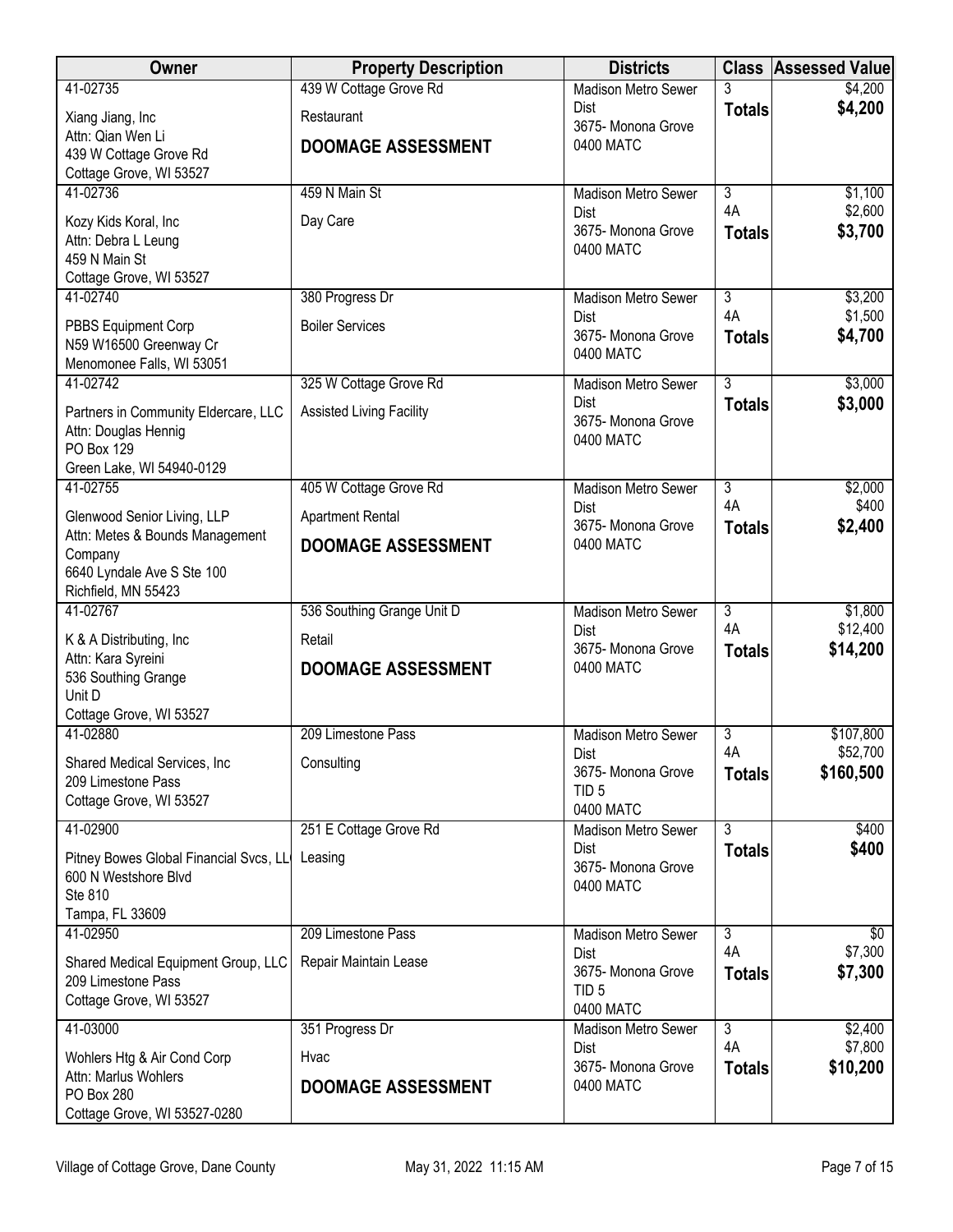| Owner                                                   | <b>Property Description</b>           | <b>Districts</b>                       |                                 | <b>Class Assessed Value</b> |
|---------------------------------------------------------|---------------------------------------|----------------------------------------|---------------------------------|-----------------------------|
| 41-03600                                                | 213 W Cottage Grove Rd Unit 8         | <b>Madison Metro Sewer</b>             | 3                               | $\overline{50}$             |
| Duane H Veium, CPA, LLC                                 | Acct/Tax Service                      | <b>Dist</b><br>3675- Monona Grove      | 4A                              | \$200<br>\$200              |
| Attn: Duane H Veium                                     |                                       | 0400 MATC                              | <b>Totals</b>                   |                             |
| 213 W Cottage Grove Rd Ste 8<br>Cottage Grove, WI 53527 |                                       |                                        |                                 |                             |
| 41-03610                                                | 585 N Main St                         | <b>Madison Metro Sewer</b>             | $\overline{3}$                  | \$2,600                     |
| Village Hair Cutters                                    | Salon                                 | <b>Dist</b>                            | <b>Totals</b>                   | \$2,600                     |
| 585 N Main St                                           |                                       | 3675- Monona Grove                     |                                 |                             |
| Cottage Grove, WI 535227                                | <b>DOOMAGE ASSESSMENT</b>             | TID <sub>9</sub><br>0400 MATC          |                                 |                             |
| 41-03720                                                | 1601 Landmark Dr                      | <b>Madison Metro Sewer</b>             | $\overline{3}$                  | \$44,100                    |
| Kwik Trip, Inc                                          | C - Store                             | <b>Dist</b>                            | 4A                              | \$200                       |
| d.b.a. Kwik Trip #650                                   |                                       | 3675- Monona Grove<br>TID <sub>5</sub> | <b>Totals</b>                   | \$44,300                    |
| 1626 Oak St                                             |                                       | 0400 MATC                              |                                 |                             |
| La Crosse, WI 54602<br>41-03750                         | 251 E Cottage Grove Rd                | <b>Madison Metro Sewer</b>             | $\overline{3}$                  | \$74,900                    |
|                                                         |                                       | <b>Dist</b>                            | 4A                              | \$18,900                    |
| Wildwood Family Clinic, Inc<br>251 E Cottage Grove Rd   | <b>Medical Clinic</b>                 | 3675- Monona Grove                     | <b>Totals</b>                   | \$93,800                    |
| Cottage Grove, WI 53527                                 |                                       | 0400 MATC                              |                                 |                             |
| 41-03752                                                | 711 Terrace Ridge Dr                  | <b>Madison Metro Sewer</b>             | $\overline{3}$                  | \$200                       |
| Imhoff, Cindy                                           | <b>Retail Quilt Shows &amp; Sales</b> | Dist<br>3675- Monona Grove             | <b>Totals</b>                   | \$200                       |
| Attn: Cindy Imhoff                                      |                                       | 0400 MATC                              |                                 |                             |
| 711 Terrace Ridge Dr<br>Cottage Grove, WI 53527         |                                       |                                        |                                 |                             |
| 41-03763                                                | 219 S Main St                         | <b>Madison Metro Sewer</b>             | $\overline{3}$                  | \$700                       |
| Quadient Leasing USA, Inc                               | Leasing                               | <b>Dist</b>                            | <b>Totals</b>                   | \$700                       |
| Attn: Tax Department                                    |                                       | 3675- Monona Grove<br>TID <sub>7</sub> |                                 |                             |
| 478 Wheelers Farms Rd                                   |                                       | 0400 MATC                              |                                 |                             |
| Milford, CT 06461<br>41-03764                           | 218 S Main St Unit 100                | Madison Metro Sewer                    | 3                               | \$24,400                    |
|                                                         |                                       | <b>Dist</b>                            | <b>Totals</b>                   | \$24,400                    |
| 1855 Saloon & Grill, LLC<br>218 S Main St # 100         | Restaurant                            | 3675- Monona Grove                     |                                 |                             |
| Cottage Grove, WI 53527-9812                            |                                       | TID <sub>7</sub>                       |                                 |                             |
| 41-03766                                                | 214 W Cottage Grove Rd Unit H         | 0400 MATC<br>Madison Metro Sewer       | $\overline{3}$                  | \$2,200                     |
|                                                         | Retail                                | <b>Dist</b>                            | 4A                              | \$3,200                     |
| Village Liquor, Inc<br>Attn: Samual Fassbender          |                                       | 3675- Monona Grove                     | <b>Totals</b>                   | \$5,400                     |
| 214 W Cottage Grove Rd Ste H                            | <b>DOOMAGE ASSESSMENT</b>             | TID <sub>9</sub><br>0400 MATC          |                                 |                             |
| Cottage Grove, WI 53527                                 |                                       |                                        |                                 |                             |
| 41-03767                                                | 1609 Landmark Dr                      | Madison Metro Sewer<br><b>Dist</b>     | $\overline{3}$<br><b>Totals</b> | \$5,000<br>\$5,000          |
| GreatAmerica Financial Services Corp<br>625 1st St SE   | Leasing                               | 3675- Monona Grove                     |                                 |                             |
| Cedar Rapids, IA 52401                                  |                                       | TID <sub>5</sub>                       |                                 |                             |
|                                                         |                                       | 0400 MATC                              |                                 |                             |
| 41-03768                                                | 111 E Reynolds St                     | Madison Metro Sewer<br><b>Dist</b>     | $\overline{3}$<br><b>Totals</b> | \$18,800<br>\$18,800        |
| GreatAmerica Financial Services Corp<br>625 1st St SE   | Leasing                               | 3675- Monona Grove                     |                                 |                             |
| Cedar Rapids, IA 52401                                  |                                       | TID <sub>7</sub>                       |                                 |                             |
|                                                         |                                       | 0400 MATC                              |                                 |                             |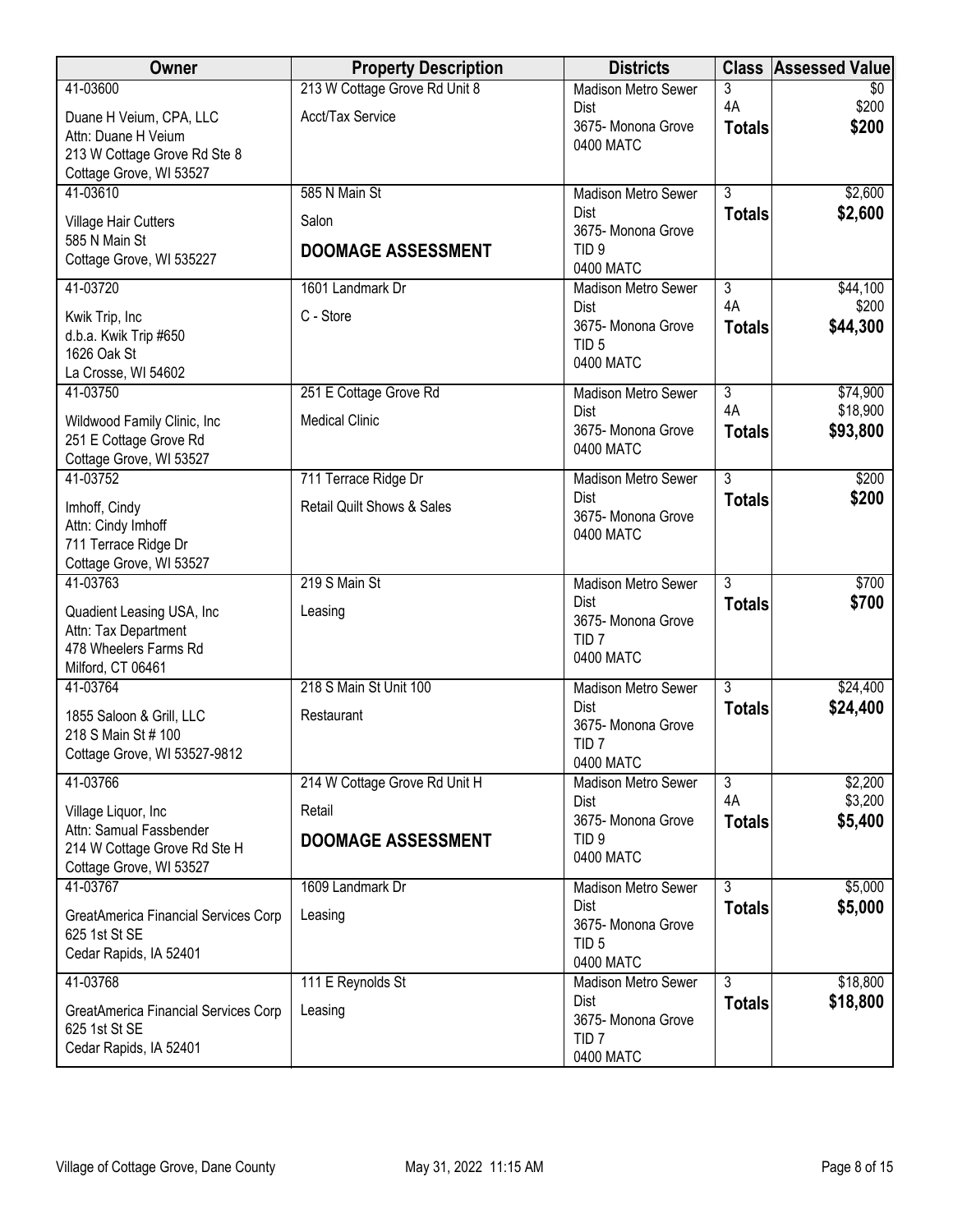| Owner                                            | <b>Property Description</b>     | <b>Districts</b>                   | <b>Class</b>        | <b>Assessed Value</b> |
|--------------------------------------------------|---------------------------------|------------------------------------|---------------------|-----------------------|
| 41-03769                                         | 4691 County Rd N                | <b>Madison Metro Sewer</b>         | 3                   | \$3,300               |
| Gaston School Gallery, Inc                       | Gallery                         | <b>Dist</b><br>3675- Monona Grove  | 4A<br><b>Totals</b> | \$11,200<br>\$14,500  |
| 3853 US Highway 51                               | <b>DOOMAGE ASSESSMENT</b>       | 0400 MATC                          |                     |                       |
| Harshaw, WI 54529-9752<br>41-03779               | 1507 Matt Pass                  | <b>Madison Metro Sewer</b>         | $\overline{3}$      | \$267,100             |
|                                                  |                                 | <b>Dist</b>                        | 4A                  | \$1,300               |
| PFS Corp<br>1507 Matt pass                       | Research & Development          | 3675- Monona Grove                 | <b>Totals</b>       | \$268,400             |
| Cottage Grove, WI 53527                          |                                 | TID <sub>5</sub>                   |                     |                       |
| 41-03780                                         | 1709 Landmark Dr                | 0400 MATC                          | $\overline{3}$      |                       |
|                                                  |                                 | Madison Metro Sewer<br>Dist        | <b>Totals</b>       | \$49,600<br>\$49,600  |
| Gordon Flesch Company, Inc                       | Leasing                         | 3675- Monona Grove                 |                     |                       |
| d.b.a. GFC Leasing<br>2675 Research Park Dr      |                                 | TID <sub>5</sub>                   |                     |                       |
| Madison, WI 53711                                |                                 | 0400 MATC                          |                     |                       |
| 41-03781                                         | 505 Westlawn Dr Unit 200        | <b>Madison Metro Sewer</b>         | $\overline{3}$      | \$3,000               |
| Gordon Flesch Company, Inc                       | Leasing                         | <b>Dist</b>                        | <b>Totals</b>       | \$3,000               |
| d.b.a. GFC Leasing                               |                                 | 3675- Monona Grove<br>0400 MATC    |                     |                       |
| 2675 Research Park Dr                            |                                 |                                    |                     |                       |
| Madison, WI 53711<br>41-03782                    |                                 |                                    | 3                   | \$13,100              |
|                                                  | 2582 Coffeytown Rd              | 3675- Monona Grove<br>0400 MATC    | <b>Totals</b>       | \$13,100              |
| Landmark Services Cooperative                    | Sales & Service                 |                                    |                     |                       |
| 1401 Landmark Dr<br>Cottage Grove, WI 53527-0277 |                                 |                                    |                     |                       |
| 41-03783                                         | 1401 Landmark Dr                | <b>Madison Metro Sewer</b>         | $\overline{3}$      | \$94,500              |
| Landmark Services Cooperative                    | Sales & Service                 | <b>Dist</b>                        | <b>Totals</b>       | \$94,500              |
| 1401 Landmark Dr                                 |                                 | 3675- Monona Grove                 |                     |                       |
| Cottage Grove, WI 53527-0277                     |                                 | TID <sub>5</sub><br>0400 MATC      |                     |                       |
| 41-03787                                         | 312 W Cottage Grove Rd          | <b>Madison Metro Sewer</b>         | $\overline{3}$      | \$500                 |
| <b>Stanley Convergent Security Solutions</b>     | Leasing                         | Dist                               | <b>Totals</b>       | \$500                 |
| PO Box 1029                                      |                                 | 3675- Monona Grove                 |                     |                       |
| Dublin, PA 18917-1029                            |                                 | 0400 MATC                          |                     |                       |
| 41-03788                                         | 209 Commerce Pkwy               | Madison Metro Sewer                | $\overline{3}$      | \$31,700              |
| Stantec Consulting Services, Inc                 | <b>Enviromental Consultants</b> | Dist<br>3675- Monona Grove         | 4A<br><b>Totals</b> | \$49,200<br>\$80,900  |
| 1687 114th Ave SE                                |                                 | TID <sub>5</sub>                   |                     |                       |
| Ste 100<br>Bellevue, WA 98004                    |                                 | 0400 MATC                          |                     |                       |
| 41-03789                                         | 536 Southing Grange Unit A      | Madison Metro Sewer                | $\overline{3}$      | \$30,300              |
| Pizza Hut of South Western WI, Inc.              | Restaurant                      | <b>Dist</b>                        | 4A                  | \$34,500              |
| 434 S Yellowstone Dr Ste 101                     |                                 | 3675- Monona Grove                 | <b>Totals</b>       | \$64,800              |
| Madison, WI 53719-1086                           |                                 | 0400 MATC                          |                     |                       |
| 41-03797                                         | 605 W Cottage Grove Rd          | Madison Metro Sewer                | 4A                  | \$300                 |
| Redbox Automated Retail, LLC                     | <b>DVD</b> Rental               | <b>Dist</b><br>3675- Monona Grove  | <b>Totals</b>       | \$300                 |
| PO Box 72210                                     |                                 | 0400 MATC                          |                     |                       |
| Phoenix, AZ 85050                                |                                 |                                    | $\overline{3}$      |                       |
| 41-03801                                         | (scattered)                     | Madison Metro Sewer<br><b>Dist</b> | <b>Totals</b>       | \$1,100<br>\$1,100    |
| ADT, LLC                                         | <b>Security Systems</b>         | 3675- Monona Grove                 |                     |                       |
| Attn: Property Tax Dept<br>PO Box 54767          |                                 | 0400 MATC                          |                     |                       |
| Lexington, KY 40555                              |                                 |                                    |                     |                       |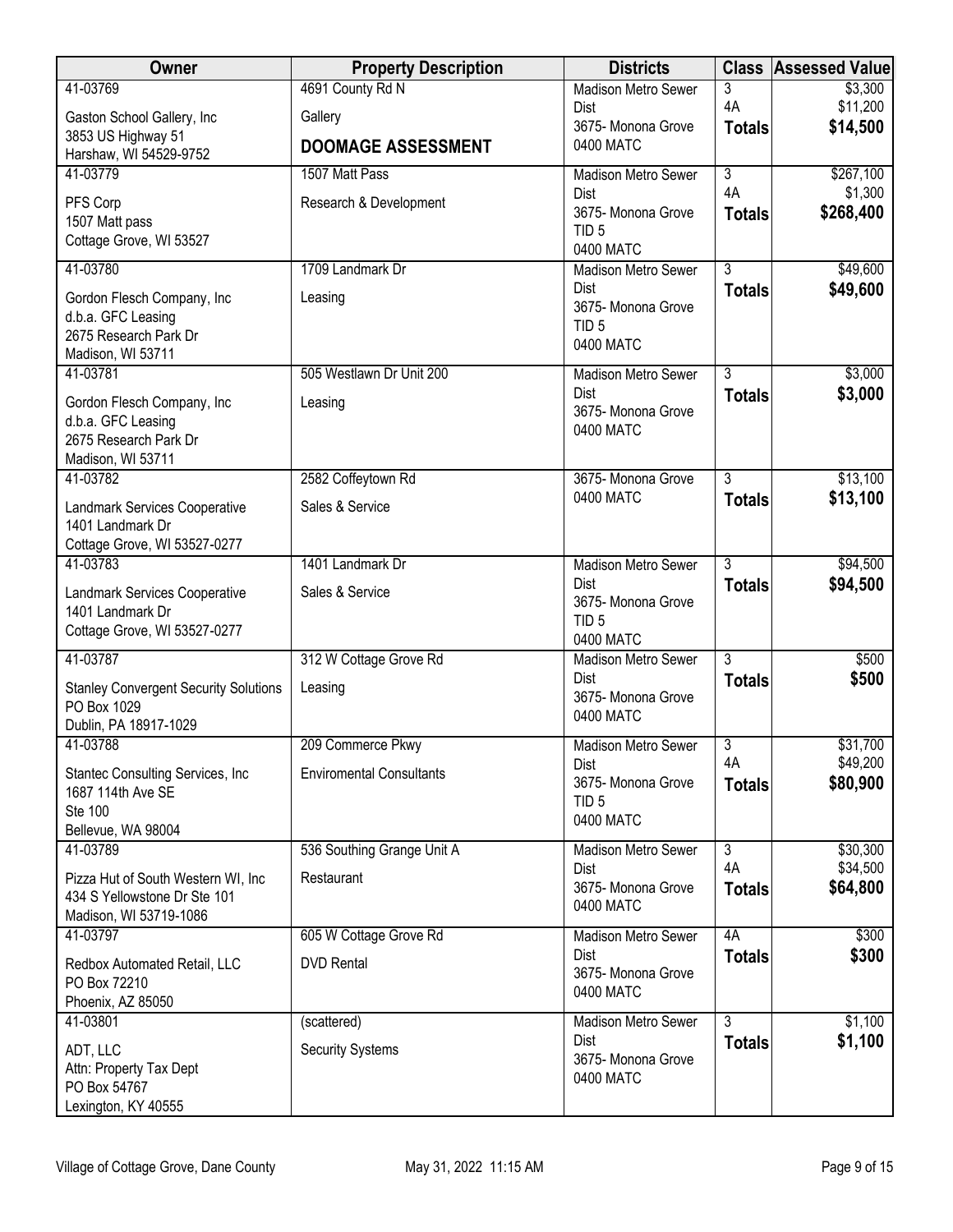| Owner                                                | <b>Property Description</b>   | <b>Districts</b>                   |                      | <b>Class Assessed Value</b> |
|------------------------------------------------------|-------------------------------|------------------------------------|----------------------|-----------------------------|
| 41-03806                                             | 202 W Cottage Grove Rd Unit A | <b>Madison Metro Sewer</b>         | 3                    | \$2,900                     |
| Back 2 Basics Veterinary Clinic, LLC                 | <b>Vet Services</b>           | <b>Dist</b><br>3675- Monona Grove  | 4A<br><b>Totals</b>  | \$900<br>\$3,800            |
| Attn: Laura Knipfer, DVM                             | <b>DOOMAGE ASSESSMENT</b>     | TID <sub>9</sub>                   |                      |                             |
| 202 W Cottage Grove Rd #A<br>Cottage Grove, WI 53527 |                               | 0400 MATC                          |                      |                             |
| 41-03809                                             | 203 W Cottage Grove Rd Unit A | Madison Metro Sewer                | $\overline{3}$       | \$13,200                    |
| O'Reilly Automotive Stores Inc                       | Retail                        | <b>Dist</b>                        | 4A                   | \$3,700                     |
| d.b.a. O'Reilly Auto Parts #4331                     |                               | 3675- Monona Grove<br>0400 MATC    | <b>Totals</b>        | \$16,900                    |
| Attn: Ryan LLC                                       |                               |                                    |                      |                             |
| PO Box 9167<br>Springfield, MO 65801-9167            |                               |                                    |                      |                             |
| 41-03810                                             | 535 Southing Grange           | Madison Metro Sewer                | $\overline{3}$       | \$700                       |
| Canon Financial Services, Inc                        | Leasing                       | Dist                               | <b>Totals</b>        | \$700                       |
| PO Box 5008                                          |                               | 3675- Monona Grove                 |                      |                             |
| 158 Gaither Dr #200                                  |                               | 0400 MATC                          |                      |                             |
| Mt Laurel, NJ 08054                                  |                               |                                    |                      |                             |
| 41-03814                                             | 605 W Cottage Grove Rd        | Madison Metro Sewer<br><b>Dist</b> | $\overline{3}$<br>4A | \$75,100<br>\$4,100         |
| Wisconsin CVS Pharmacy, LLC<br>d.b.a. #05535         | Retail                        | 3675- Monona Grove                 | <b>Totals</b>        | \$79,200                    |
| PO Box 71130                                         |                               | 0400 MATC                          |                      |                             |
| Phoenix, AZ 85050                                    |                               |                                    |                      |                             |
| 41-03819                                             | 204 W Cottage Grove Rd        | <b>Madison Metro Sewer</b>         | $\overline{3}$       | \$22,500                    |
| LSM Chiropractic Clinic SC, Inc                      | Chiropractic Clinic           | Dist<br>3675- Monona Grove         | 4A<br><b>Totals</b>  | \$100<br>\$22,600           |
| 105 Clarmar Dr                                       |                               | TID <sub>9</sub>                   |                      |                             |
| Sun Prairie, WI 53590                                |                               | 0400 MATC                          |                      |                             |
| 41-03821                                             | (scattered)                   | <b>Madison Metro Sewer</b><br>Dist | $\overline{3}$       | \$400<br>\$400              |
| Quadient Inc                                         | Leasing                       | 3675- Monona Grove                 | <b>Totals</b>        |                             |
| Attn: Tax Dept<br>478 Wheelers Farms Rd              |                               | 0400 MATC                          |                      |                             |
| Milford, CT 06461                                    |                               |                                    |                      |                             |
| 41-03826                                             | 200 Corporate Ct              | Madison Metro Sewer                | $\overline{3}$       | \$400                       |
| Corporate Court Investments, LLC                     | Services                      | Dist<br>3675- Monona Grove         | 4A                   | \$9,600<br>\$10,000         |
| 5126 W Terrace Dr                                    |                               | TID <sub>7</sub>                   | <b>Totals</b>        |                             |
| Madison, WI 53718                                    |                               | 0400 MATC                          |                      |                             |
| 41-03828                                             | 312 W Cottage Grove Rd        | Madison Metro Sewer                | $\overline{3}$       | \$5,400                     |
| GreatAmerica Financial Services Corp                 | Leasing                       | <b>Dist</b><br>3675- Monona Grove  | <b>Totals</b>        | \$5,400                     |
| 625 1st St SE<br>Cedar Rapids, IA 52401              |                               | 0400 MATC                          |                      |                             |
| 41-03829                                             | 1100 N Windsor Ave            | <b>Madison Metro Sewer</b>         | $\overline{3}$       | \$190,300                   |
| Kwik Trip, Inc                                       | C - Store                     | <b>Dist</b>                        | 4A                   | \$200                       |
| d.b.a. Kwik Trip #1512                               |                               | 3675- Monona Grove                 | <b>Totals</b>        | \$190,500                   |
| 1626 Oak St                                          |                               | TID <sub>5</sub><br>0400 MATC      |                      |                             |
| La Crosse, WI 54602                                  |                               |                                    |                      |                             |
| 41-03832                                             | 243 Bonnie Rd                 | Madison Metro Sewer<br>Dist        | $\overline{3}$<br>4A | \$4,400<br>\$500            |
| Energy Performance Lighting, LLC<br>Attn: Rod Heller | <b>Lighting Retrofit</b>      | 3675- Monona Grove                 | <b>Totals</b>        | \$4,900                     |
| 243 Bonnie Rd                                        |                               | 0400 MATC                          |                      |                             |
| Cottage Grove, WI 53227                              |                               |                                    |                      |                             |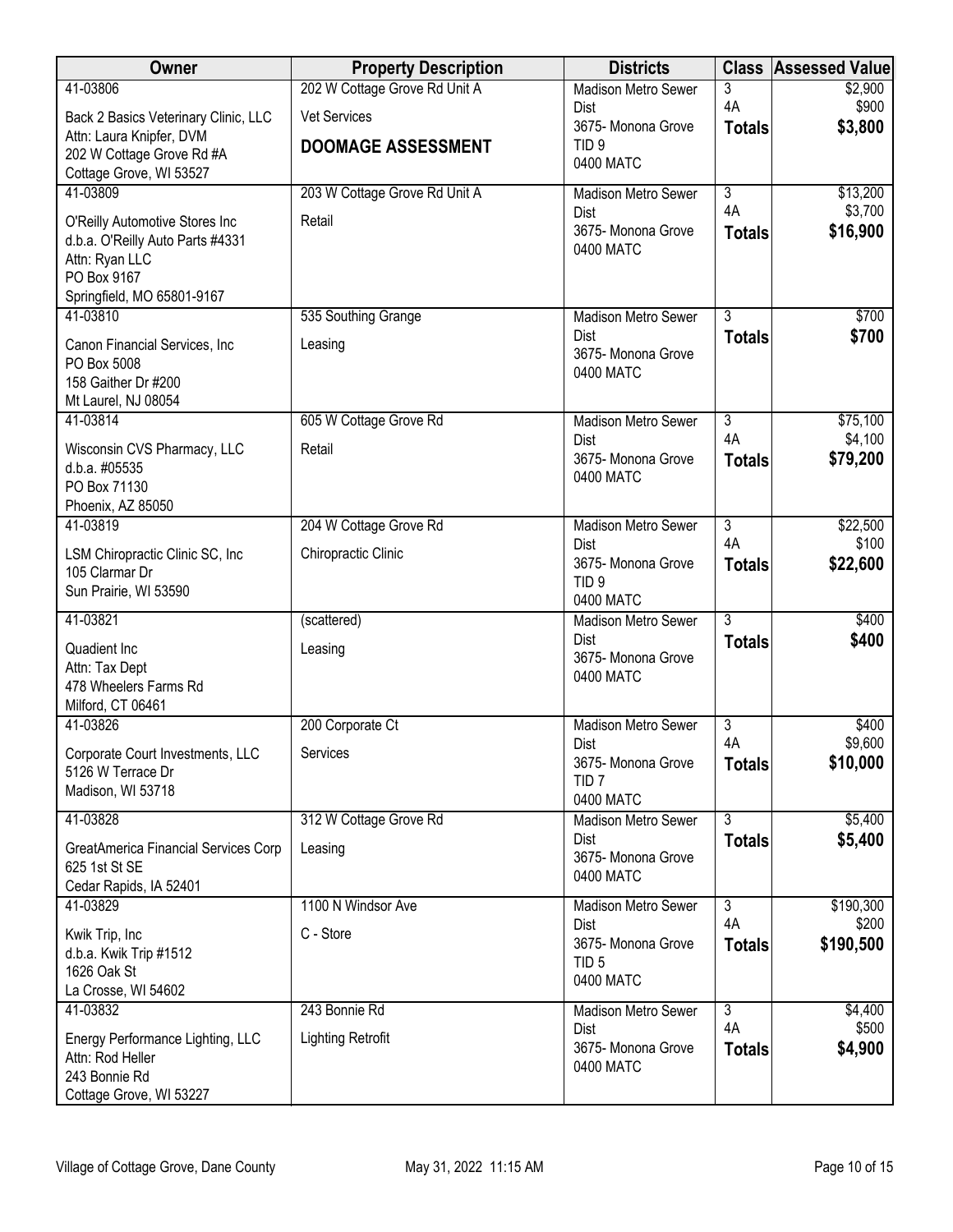| Owner                                                  | <b>Property Description</b>   | <b>Districts</b>                       |                      | <b>Class Assessed Value</b> |
|--------------------------------------------------------|-------------------------------|----------------------------------------|----------------------|-----------------------------|
| 41-03836                                               | 445 W Cottage Grove Rd        | <b>Madison Metro Sewer</b>             | 3                    | \$600                       |
| Kula Yoga & Wellness, LLC                              | Fitness / Recreation          | Dist<br>3675- Monona Grove             | 4A<br><b>Totals</b>  | \$5,100<br>\$5,700          |
| 445 W Cottage Grove Rd                                 |                               | 0400 MATC                              |                      |                             |
| Cottage Grove, WI 53527<br>41-03838                    | 429 W Cottage Grove Rd        | <b>Madison Metro Sewer</b>             | $\overline{3}$       | \$1,200                     |
|                                                        |                               | Dist                                   | 4A                   | \$9,700                     |
| Forward Pharmacy, Inc<br>429 W Cottage Grove Rd        | Retail                        | 3675- Monona Grove                     | <b>Totals</b>        | \$10,900                    |
| Cottage Grove, WI 53527                                | <b>DOOMAGE ASSESSMENT</b>     | 0400 MATC                              |                      |                             |
| 41-03839                                               | 427 W Cottage Grove Rd        | <b>Madison Metro Sewer</b>             | $\overline{3}$       | \$66,200                    |
| Cottage Grove Eye Care, LLC                            | Optometrist                   | Dist                                   | 4A                   | \$21,800                    |
| Attn: Dr David Nelson                                  | <b>DOOMAGE ASSESSMENT</b>     | 3675- Monona Grove<br>0400 MATC        | <b>Totals</b>        | \$88,000                    |
| 427 W Cottage Grove Rd                                 |                               |                                        |                      |                             |
| Cottage Grove, WI 53527<br>41-03840                    | 214 W Cottage Grove Rd Unit A | <b>Madison Metro Sewer</b>             | $\overline{3}$       | \$2,300                     |
|                                                        | Sales & Service               | Dist                                   | 4A                   | \$300                       |
| Powersports Solutions, LLC<br>Attn: Joe & Karen Puccio |                               | 3675- Monona Grove                     | <b>Totals</b>        | \$2,600                     |
| 214 W Cottage Grove Rd #A                              |                               | TID <sub>9</sub><br>0400 MATC          |                      |                             |
| Cottage Grove, WI 53527                                |                               |                                        |                      |                             |
| 41-03841                                               | 214 W Cottage Grove Rd Unit D | <b>Madison Metro Sewer</b><br>Dist     | $\overline{3}$<br>4A | \$1,000<br>\$1,000          |
| Yang, Houa                                             | Salon                         | 3675- Monona Grove                     | <b>Totals</b>        | \$2,000                     |
| d.b.a. AV Nails<br>214 W Cottage Grove Rd              | <b>DOOMAGE ASSESSMENT</b>     | TID <sub>9</sub>                       |                      |                             |
| Ste D                                                  |                               | 0400 MATC                              |                      |                             |
| Cottage Grove, WI 53527                                |                               |                                        |                      |                             |
| 41-03842                                               | 203 W Cottage Grove Rd Unit B | <b>Madison Metro Sewer</b>             | $\overline{3}$<br>4A | \$23,300                    |
| Nieman Food, Inc.                                      | Retail                        | Dist<br>3675- Monona Grove             | <b>Totals</b>        | \$2,600<br>\$25,900         |
| d.b.a. Ace Hardware<br>1501 N 12th St                  | <b>DOOMAGE ASSESSMENT</b>     | 0400 MATC                              |                      |                             |
| Quincy, IL 623011916                                   |                               |                                        |                      |                             |
| 41-03846                                               | 301 Commerce Pkwy             | <b>Madison Metro Sewer</b>             | $\overline{3}$       | \$108,800                   |
| Stihl, Inc                                             | Wholesale                     | Dist                                   | 4A                   | \$76,000                    |
| d.b.a. Mid-West STIHL                                  |                               | 3675- Monona Grove<br>TID <sub>5</sub> | <b>Totals</b>        | \$184,800                   |
| 536 Viking Dr                                          |                               | 0400 MATC                              |                      |                             |
| Virginia Beach, VA 23452<br>41-03847                   | 1005 Starlight Ln             | Madison Metro Sewer                    | $\overline{3}$       | \$200                       |
|                                                        |                               | Dist                                   | 4A                   | \$100                       |
| Cincinnati Insurance Company<br>6200 S Gilmore Rd      | <b>Insurance Services</b>     | 3675- Monona Grove                     | <b>Totals</b>        | \$300                       |
| Fairfield, OH 45014                                    |                               | 0400 MATC                              |                      |                             |
| 41-03849                                               | 425 W Cottage Grove Rd Unit A | <b>Madison Metro Sewer</b>             | $\overline{3}$       | \$1,700                     |
| Edward D Jones & Co, L.P.                              | Stockbroker/Dealer            | Dist                                   | 4A                   | \$19,700                    |
| d.b.a. Branch Tax #95318                               |                               | 3675- Monona Grove<br>0400 MATC        | <b>Totals</b>        | \$21,400                    |
| PO Box 66528                                           |                               |                                        |                      |                             |
| St. Louis, MO 63166-6528<br>41-03850                   | 431 W Cottage Grove Rd        | Madison Metro Sewer                    | $\overline{3}$       | \$3,000                     |
| Allstate Insurance Company                             | <b>Insurance Services</b>     | Dist                                   | 4A                   | \$1,200                     |
| PO Box 37945                                           |                               | 3675- Monona Grove                     | <b>Totals</b>        | \$4,200                     |
| Charlotte, NC 28237-7945                               |                               | 0400 MATC                              |                      |                             |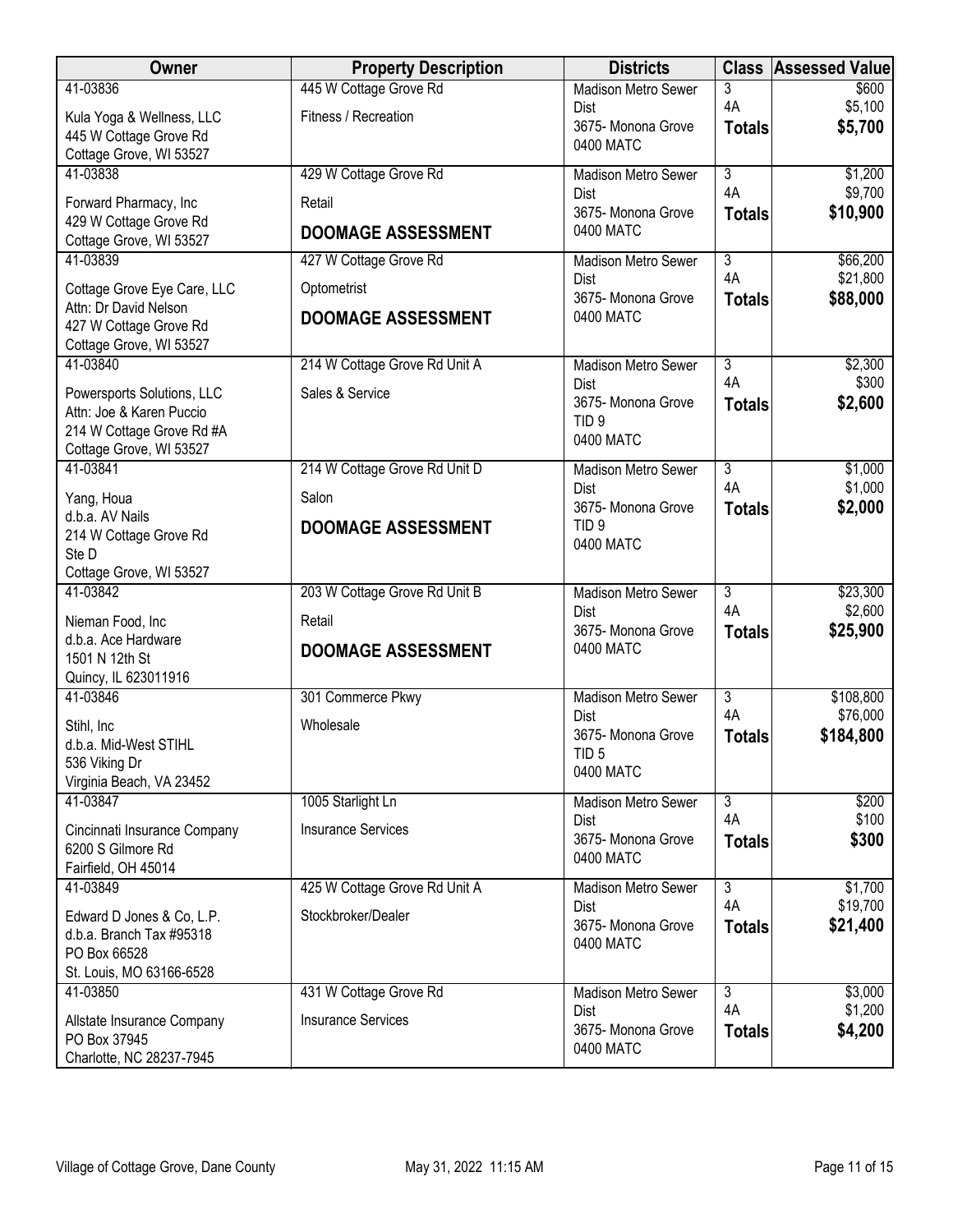| <b>Madison Metro Sewer</b><br>3<br>4A<br>\$51,200<br><b>Dist</b><br><b>Medical Clinic</b><br>UW Medical Foundation, Inc.<br>\$59,000<br>3675- Monona Grove<br><b>Totals</b><br>PO Box 620993<br>TID <sub>5</sub><br>Middleton, WI 53562<br>0400 MATC<br>$\overline{3}$<br>41-03859<br>585 N Main St Unit 1<br>\$700<br>Madison Metro Sewer<br>\$700<br>Dist<br><b>Totals</b><br><b>Insurance Services</b><br>State Farm Mutual Auto Insurance<br>3675- Monona Grove<br>Company<br>TID <sub>9</sub><br>Attn: Tax & Compliance - Property Tax<br>0400 MATC<br>PO Box 2155<br>Bloomington, IL 61702<br>$\overline{3}$<br>41-03861<br>209 Commerce Pkwy<br><b>Madison Metro Sewer</b><br>\$300<br>Dist<br>\$300<br><b>Totals</b><br>Services<br>Johnson Controls Security Solutions, LL<br>3675- Monona Grove<br>PO Box 5006<br>TID <sub>5</sub><br>Boca Raton, FL 33431-0806<br>0400 MATC<br>41-03875<br>203 W Cottage Grove Rd Unit C<br>$\overline{3}$<br>\$1,800<br><b>Madison Metro Sewer</b><br>4A<br>\$6,200<br>Dist<br>Fitness / Recreation<br>Anytime Fitness, LLC<br>\$8,000<br>3675- Monona Grove<br><b>Totals</b><br>6000 Monona Dr Ste 204<br>0400 MATC<br><b>DOOMAGE ASSESSMENT</b><br>Monona, WI 53716<br>$\overline{3}$<br>\$8,400<br>41-03876<br>207 Commerce Pkwy<br><b>Madison Metro Sewer</b><br>\$8,400<br>Dist<br><b>Totals</b><br>Canon Financial Services, Inc<br>Leasing<br>3675- Monona Grove<br>PO Box 5008<br>TID <sub>5</sub><br>Mount Laurel, NJ 08054<br>0400 MATC<br>\$6,200<br>41-03878<br>1599 Landmark Dr<br>$\overline{3}$<br><b>Madison Metro Sewer</b><br>4A<br>\$14,800<br>Dist<br>Restaurant<br>Coon's Nest, Inc.<br>3675- Monona Grove<br>\$21,000<br><b>Totals</b><br>d.b.a. Culver's of Cottage Grove<br>TID <sub>5</sub><br>Attn: Robert Coon<br>0400 MATC<br>2024 Meadow Dr<br>Stoughton, WI 53589<br>$\overline{3}$<br>41-03879<br>131 W Reynolds St<br>\$500<br><b>Madison Metro Sewer</b><br>Dist<br>\$500<br><b>Totals</b><br>Baxter Healthcare Corp<br>Leasing<br>3675- Monona Grove<br>Attn: Ryan, LLC Dept-313<br>TID <sub>7</sub><br><b>DOOMAGE ASSESSMENT</b><br>PO Box 4900<br>0400 MATC<br>Scottsdale, AZ 85261-4900<br>\$2,300<br>380 Progress Dr<br>$\overline{3}$<br>41-03880<br>Madison Metro Sewer | Owner    | <b>Property Description</b> | <b>Districts</b> |               | <b>Class Assessed Value</b> |
|-------------------------------------------------------------------------------------------------------------------------------------------------------------------------------------------------------------------------------------------------------------------------------------------------------------------------------------------------------------------------------------------------------------------------------------------------------------------------------------------------------------------------------------------------------------------------------------------------------------------------------------------------------------------------------------------------------------------------------------------------------------------------------------------------------------------------------------------------------------------------------------------------------------------------------------------------------------------------------------------------------------------------------------------------------------------------------------------------------------------------------------------------------------------------------------------------------------------------------------------------------------------------------------------------------------------------------------------------------------------------------------------------------------------------------------------------------------------------------------------------------------------------------------------------------------------------------------------------------------------------------------------------------------------------------------------------------------------------------------------------------------------------------------------------------------------------------------------------------------------------------------------------------------------------------------------------------------------------------------------------------------------------------------------------------------------------------------------------------------------------------------------------------------------------------------------------------------------------------------------------------------|----------|-----------------------------|------------------|---------------|-----------------------------|
|                                                                                                                                                                                                                                                                                                                                                                                                                                                                                                                                                                                                                                                                                                                                                                                                                                                                                                                                                                                                                                                                                                                                                                                                                                                                                                                                                                                                                                                                                                                                                                                                                                                                                                                                                                                                                                                                                                                                                                                                                                                                                                                                                                                                                                                             | 41-03851 | 4590 County Rd N            |                  |               | \$7,800                     |
|                                                                                                                                                                                                                                                                                                                                                                                                                                                                                                                                                                                                                                                                                                                                                                                                                                                                                                                                                                                                                                                                                                                                                                                                                                                                                                                                                                                                                                                                                                                                                                                                                                                                                                                                                                                                                                                                                                                                                                                                                                                                                                                                                                                                                                                             |          |                             |                  |               |                             |
|                                                                                                                                                                                                                                                                                                                                                                                                                                                                                                                                                                                                                                                                                                                                                                                                                                                                                                                                                                                                                                                                                                                                                                                                                                                                                                                                                                                                                                                                                                                                                                                                                                                                                                                                                                                                                                                                                                                                                                                                                                                                                                                                                                                                                                                             |          |                             |                  |               |                             |
|                                                                                                                                                                                                                                                                                                                                                                                                                                                                                                                                                                                                                                                                                                                                                                                                                                                                                                                                                                                                                                                                                                                                                                                                                                                                                                                                                                                                                                                                                                                                                                                                                                                                                                                                                                                                                                                                                                                                                                                                                                                                                                                                                                                                                                                             |          |                             |                  |               |                             |
|                                                                                                                                                                                                                                                                                                                                                                                                                                                                                                                                                                                                                                                                                                                                                                                                                                                                                                                                                                                                                                                                                                                                                                                                                                                                                                                                                                                                                                                                                                                                                                                                                                                                                                                                                                                                                                                                                                                                                                                                                                                                                                                                                                                                                                                             |          |                             |                  |               |                             |
|                                                                                                                                                                                                                                                                                                                                                                                                                                                                                                                                                                                                                                                                                                                                                                                                                                                                                                                                                                                                                                                                                                                                                                                                                                                                                                                                                                                                                                                                                                                                                                                                                                                                                                                                                                                                                                                                                                                                                                                                                                                                                                                                                                                                                                                             |          |                             |                  |               |                             |
|                                                                                                                                                                                                                                                                                                                                                                                                                                                                                                                                                                                                                                                                                                                                                                                                                                                                                                                                                                                                                                                                                                                                                                                                                                                                                                                                                                                                                                                                                                                                                                                                                                                                                                                                                                                                                                                                                                                                                                                                                                                                                                                                                                                                                                                             |          |                             |                  |               |                             |
|                                                                                                                                                                                                                                                                                                                                                                                                                                                                                                                                                                                                                                                                                                                                                                                                                                                                                                                                                                                                                                                                                                                                                                                                                                                                                                                                                                                                                                                                                                                                                                                                                                                                                                                                                                                                                                                                                                                                                                                                                                                                                                                                                                                                                                                             |          |                             |                  |               |                             |
|                                                                                                                                                                                                                                                                                                                                                                                                                                                                                                                                                                                                                                                                                                                                                                                                                                                                                                                                                                                                                                                                                                                                                                                                                                                                                                                                                                                                                                                                                                                                                                                                                                                                                                                                                                                                                                                                                                                                                                                                                                                                                                                                                                                                                                                             |          |                             |                  |               |                             |
|                                                                                                                                                                                                                                                                                                                                                                                                                                                                                                                                                                                                                                                                                                                                                                                                                                                                                                                                                                                                                                                                                                                                                                                                                                                                                                                                                                                                                                                                                                                                                                                                                                                                                                                                                                                                                                                                                                                                                                                                                                                                                                                                                                                                                                                             |          |                             |                  |               |                             |
|                                                                                                                                                                                                                                                                                                                                                                                                                                                                                                                                                                                                                                                                                                                                                                                                                                                                                                                                                                                                                                                                                                                                                                                                                                                                                                                                                                                                                                                                                                                                                                                                                                                                                                                                                                                                                                                                                                                                                                                                                                                                                                                                                                                                                                                             |          |                             |                  |               |                             |
|                                                                                                                                                                                                                                                                                                                                                                                                                                                                                                                                                                                                                                                                                                                                                                                                                                                                                                                                                                                                                                                                                                                                                                                                                                                                                                                                                                                                                                                                                                                                                                                                                                                                                                                                                                                                                                                                                                                                                                                                                                                                                                                                                                                                                                                             |          |                             |                  |               |                             |
|                                                                                                                                                                                                                                                                                                                                                                                                                                                                                                                                                                                                                                                                                                                                                                                                                                                                                                                                                                                                                                                                                                                                                                                                                                                                                                                                                                                                                                                                                                                                                                                                                                                                                                                                                                                                                                                                                                                                                                                                                                                                                                                                                                                                                                                             |          |                             |                  |               |                             |
|                                                                                                                                                                                                                                                                                                                                                                                                                                                                                                                                                                                                                                                                                                                                                                                                                                                                                                                                                                                                                                                                                                                                                                                                                                                                                                                                                                                                                                                                                                                                                                                                                                                                                                                                                                                                                                                                                                                                                                                                                                                                                                                                                                                                                                                             |          |                             |                  |               |                             |
|                                                                                                                                                                                                                                                                                                                                                                                                                                                                                                                                                                                                                                                                                                                                                                                                                                                                                                                                                                                                                                                                                                                                                                                                                                                                                                                                                                                                                                                                                                                                                                                                                                                                                                                                                                                                                                                                                                                                                                                                                                                                                                                                                                                                                                                             |          |                             |                  |               |                             |
|                                                                                                                                                                                                                                                                                                                                                                                                                                                                                                                                                                                                                                                                                                                                                                                                                                                                                                                                                                                                                                                                                                                                                                                                                                                                                                                                                                                                                                                                                                                                                                                                                                                                                                                                                                                                                                                                                                                                                                                                                                                                                                                                                                                                                                                             |          |                             |                  |               |                             |
|                                                                                                                                                                                                                                                                                                                                                                                                                                                                                                                                                                                                                                                                                                                                                                                                                                                                                                                                                                                                                                                                                                                                                                                                                                                                                                                                                                                                                                                                                                                                                                                                                                                                                                                                                                                                                                                                                                                                                                                                                                                                                                                                                                                                                                                             |          |                             |                  |               |                             |
|                                                                                                                                                                                                                                                                                                                                                                                                                                                                                                                                                                                                                                                                                                                                                                                                                                                                                                                                                                                                                                                                                                                                                                                                                                                                                                                                                                                                                                                                                                                                                                                                                                                                                                                                                                                                                                                                                                                                                                                                                                                                                                                                                                                                                                                             |          |                             |                  |               |                             |
|                                                                                                                                                                                                                                                                                                                                                                                                                                                                                                                                                                                                                                                                                                                                                                                                                                                                                                                                                                                                                                                                                                                                                                                                                                                                                                                                                                                                                                                                                                                                                                                                                                                                                                                                                                                                                                                                                                                                                                                                                                                                                                                                                                                                                                                             |          |                             |                  |               |                             |
|                                                                                                                                                                                                                                                                                                                                                                                                                                                                                                                                                                                                                                                                                                                                                                                                                                                                                                                                                                                                                                                                                                                                                                                                                                                                                                                                                                                                                                                                                                                                                                                                                                                                                                                                                                                                                                                                                                                                                                                                                                                                                                                                                                                                                                                             |          |                             |                  |               |                             |
|                                                                                                                                                                                                                                                                                                                                                                                                                                                                                                                                                                                                                                                                                                                                                                                                                                                                                                                                                                                                                                                                                                                                                                                                                                                                                                                                                                                                                                                                                                                                                                                                                                                                                                                                                                                                                                                                                                                                                                                                                                                                                                                                                                                                                                                             |          |                             |                  |               |                             |
|                                                                                                                                                                                                                                                                                                                                                                                                                                                                                                                                                                                                                                                                                                                                                                                                                                                                                                                                                                                                                                                                                                                                                                                                                                                                                                                                                                                                                                                                                                                                                                                                                                                                                                                                                                                                                                                                                                                                                                                                                                                                                                                                                                                                                                                             |          |                             |                  |               |                             |
|                                                                                                                                                                                                                                                                                                                                                                                                                                                                                                                                                                                                                                                                                                                                                                                                                                                                                                                                                                                                                                                                                                                                                                                                                                                                                                                                                                                                                                                                                                                                                                                                                                                                                                                                                                                                                                                                                                                                                                                                                                                                                                                                                                                                                                                             |          |                             |                  |               |                             |
|                                                                                                                                                                                                                                                                                                                                                                                                                                                                                                                                                                                                                                                                                                                                                                                                                                                                                                                                                                                                                                                                                                                                                                                                                                                                                                                                                                                                                                                                                                                                                                                                                                                                                                                                                                                                                                                                                                                                                                                                                                                                                                                                                                                                                                                             |          |                             |                  |               |                             |
|                                                                                                                                                                                                                                                                                                                                                                                                                                                                                                                                                                                                                                                                                                                                                                                                                                                                                                                                                                                                                                                                                                                                                                                                                                                                                                                                                                                                                                                                                                                                                                                                                                                                                                                                                                                                                                                                                                                                                                                                                                                                                                                                                                                                                                                             |          |                             |                  |               |                             |
|                                                                                                                                                                                                                                                                                                                                                                                                                                                                                                                                                                                                                                                                                                                                                                                                                                                                                                                                                                                                                                                                                                                                                                                                                                                                                                                                                                                                                                                                                                                                                                                                                                                                                                                                                                                                                                                                                                                                                                                                                                                                                                                                                                                                                                                             |          |                             |                  |               |                             |
|                                                                                                                                                                                                                                                                                                                                                                                                                                                                                                                                                                                                                                                                                                                                                                                                                                                                                                                                                                                                                                                                                                                                                                                                                                                                                                                                                                                                                                                                                                                                                                                                                                                                                                                                                                                                                                                                                                                                                                                                                                                                                                                                                                                                                                                             |          |                             |                  |               |                             |
|                                                                                                                                                                                                                                                                                                                                                                                                                                                                                                                                                                                                                                                                                                                                                                                                                                                                                                                                                                                                                                                                                                                                                                                                                                                                                                                                                                                                                                                                                                                                                                                                                                                                                                                                                                                                                                                                                                                                                                                                                                                                                                                                                                                                                                                             |          |                             |                  |               |                             |
|                                                                                                                                                                                                                                                                                                                                                                                                                                                                                                                                                                                                                                                                                                                                                                                                                                                                                                                                                                                                                                                                                                                                                                                                                                                                                                                                                                                                                                                                                                                                                                                                                                                                                                                                                                                                                                                                                                                                                                                                                                                                                                                                                                                                                                                             |          |                             |                  |               |                             |
|                                                                                                                                                                                                                                                                                                                                                                                                                                                                                                                                                                                                                                                                                                                                                                                                                                                                                                                                                                                                                                                                                                                                                                                                                                                                                                                                                                                                                                                                                                                                                                                                                                                                                                                                                                                                                                                                                                                                                                                                                                                                                                                                                                                                                                                             |          |                             |                  |               |                             |
|                                                                                                                                                                                                                                                                                                                                                                                                                                                                                                                                                                                                                                                                                                                                                                                                                                                                                                                                                                                                                                                                                                                                                                                                                                                                                                                                                                                                                                                                                                                                                                                                                                                                                                                                                                                                                                                                                                                                                                                                                                                                                                                                                                                                                                                             |          |                             |                  |               |                             |
|                                                                                                                                                                                                                                                                                                                                                                                                                                                                                                                                                                                                                                                                                                                                                                                                                                                                                                                                                                                                                                                                                                                                                                                                                                                                                                                                                                                                                                                                                                                                                                                                                                                                                                                                                                                                                                                                                                                                                                                                                                                                                                                                                                                                                                                             |          |                             | Dist             | <b>Totals</b> | \$2,300                     |
| First-Citizens Bank & Trust Company<br>Leasing<br>3675- Monona Grove                                                                                                                                                                                                                                                                                                                                                                                                                                                                                                                                                                                                                                                                                                                                                                                                                                                                                                                                                                                                                                                                                                                                                                                                                                                                                                                                                                                                                                                                                                                                                                                                                                                                                                                                                                                                                                                                                                                                                                                                                                                                                                                                                                                        |          |                             |                  |               |                             |
| Attn: Ryan Tax Compliance Services,<br>0400 MATC<br>LLC                                                                                                                                                                                                                                                                                                                                                                                                                                                                                                                                                                                                                                                                                                                                                                                                                                                                                                                                                                                                                                                                                                                                                                                                                                                                                                                                                                                                                                                                                                                                                                                                                                                                                                                                                                                                                                                                                                                                                                                                                                                                                                                                                                                                     |          |                             |                  |               |                             |
| PO Box 460709                                                                                                                                                                                                                                                                                                                                                                                                                                                                                                                                                                                                                                                                                                                                                                                                                                                                                                                                                                                                                                                                                                                                                                                                                                                                                                                                                                                                                                                                                                                                                                                                                                                                                                                                                                                                                                                                                                                                                                                                                                                                                                                                                                                                                                               |          |                             |                  |               |                             |
| Houston, TX 77056                                                                                                                                                                                                                                                                                                                                                                                                                                                                                                                                                                                                                                                                                                                                                                                                                                                                                                                                                                                                                                                                                                                                                                                                                                                                                                                                                                                                                                                                                                                                                                                                                                                                                                                                                                                                                                                                                                                                                                                                                                                                                                                                                                                                                                           |          |                             |                  |               |                             |
| 139 E Reynolds St<br>41-03882<br>$\overline{3}$<br>\$6,700<br><b>Madison Metro Sewer</b>                                                                                                                                                                                                                                                                                                                                                                                                                                                                                                                                                                                                                                                                                                                                                                                                                                                                                                                                                                                                                                                                                                                                                                                                                                                                                                                                                                                                                                                                                                                                                                                                                                                                                                                                                                                                                                                                                                                                                                                                                                                                                                                                                                    |          |                             |                  |               |                             |
| \$6,700<br>Dist<br><b>Totals</b><br>Ascentium Capital, LLC<br>Leasing<br>3675- Monona Grove                                                                                                                                                                                                                                                                                                                                                                                                                                                                                                                                                                                                                                                                                                                                                                                                                                                                                                                                                                                                                                                                                                                                                                                                                                                                                                                                                                                                                                                                                                                                                                                                                                                                                                                                                                                                                                                                                                                                                                                                                                                                                                                                                                 |          |                             |                  |               |                             |
| Attn: Advanced Property Tax<br>TID <sub>7</sub>                                                                                                                                                                                                                                                                                                                                                                                                                                                                                                                                                                                                                                                                                                                                                                                                                                                                                                                                                                                                                                                                                                                                                                                                                                                                                                                                                                                                                                                                                                                                                                                                                                                                                                                                                                                                                                                                                                                                                                                                                                                                                                                                                                                                             |          |                             |                  |               |                             |
| Compliance<br>0400 MATC                                                                                                                                                                                                                                                                                                                                                                                                                                                                                                                                                                                                                                                                                                                                                                                                                                                                                                                                                                                                                                                                                                                                                                                                                                                                                                                                                                                                                                                                                                                                                                                                                                                                                                                                                                                                                                                                                                                                                                                                                                                                                                                                                                                                                                     |          |                             |                  |               |                             |
| 1611 N Interstate 35E Ste 428<br>Carrollton, TX 75006-8616                                                                                                                                                                                                                                                                                                                                                                                                                                                                                                                                                                                                                                                                                                                                                                                                                                                                                                                                                                                                                                                                                                                                                                                                                                                                                                                                                                                                                                                                                                                                                                                                                                                                                                                                                                                                                                                                                                                                                                                                                                                                                                                                                                                                  |          |                             |                  |               |                             |
| 1609 Landmark Dr<br>$\overline{3}$<br>\$15,100<br>41-03883<br><b>Madison Metro Sewer</b>                                                                                                                                                                                                                                                                                                                                                                                                                                                                                                                                                                                                                                                                                                                                                                                                                                                                                                                                                                                                                                                                                                                                                                                                                                                                                                                                                                                                                                                                                                                                                                                                                                                                                                                                                                                                                                                                                                                                                                                                                                                                                                                                                                    |          |                             |                  |               |                             |
| \$15,100<br>Dist<br><b>Totals</b><br>Wabasha Leasing, LLC<br>Leasing                                                                                                                                                                                                                                                                                                                                                                                                                                                                                                                                                                                                                                                                                                                                                                                                                                                                                                                                                                                                                                                                                                                                                                                                                                                                                                                                                                                                                                                                                                                                                                                                                                                                                                                                                                                                                                                                                                                                                                                                                                                                                                                                                                                        |          |                             |                  |               |                             |
| 3675- Monona Grove<br>PO Box 80615                                                                                                                                                                                                                                                                                                                                                                                                                                                                                                                                                                                                                                                                                                                                                                                                                                                                                                                                                                                                                                                                                                                                                                                                                                                                                                                                                                                                                                                                                                                                                                                                                                                                                                                                                                                                                                                                                                                                                                                                                                                                                                                                                                                                                          |          |                             |                  |               |                             |
| TID <sub>5</sub><br>Indianapolis, IN 46280<br>0400 MATC                                                                                                                                                                                                                                                                                                                                                                                                                                                                                                                                                                                                                                                                                                                                                                                                                                                                                                                                                                                                                                                                                                                                                                                                                                                                                                                                                                                                                                                                                                                                                                                                                                                                                                                                                                                                                                                                                                                                                                                                                                                                                                                                                                                                     |          |                             |                  |               |                             |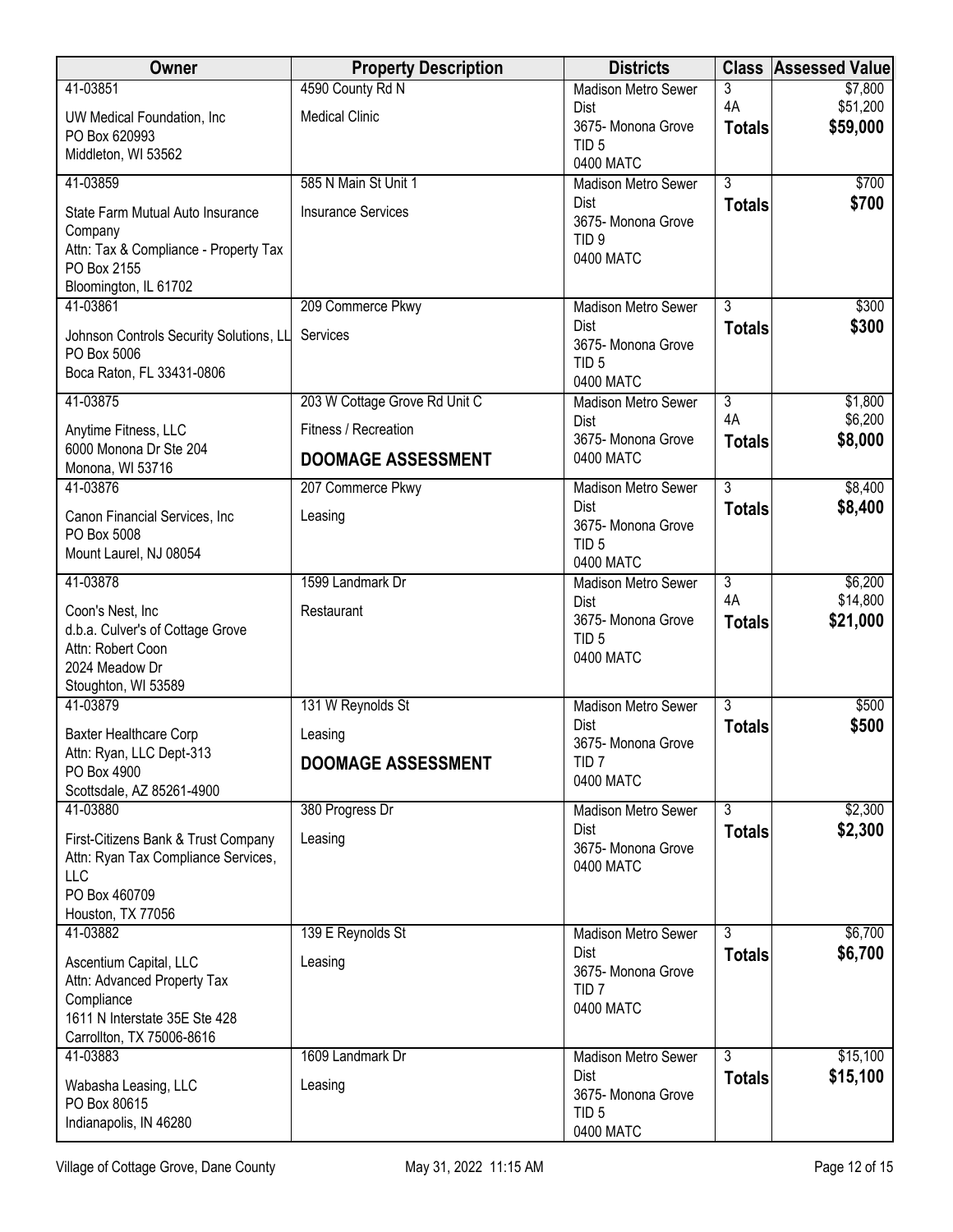| Owner                                                      | <b>Property Description</b> | <b>Districts</b>                          |                      | <b>Class Assessed Value</b> |
|------------------------------------------------------------|-----------------------------|-------------------------------------------|----------------------|-----------------------------|
| 41-03885                                                   | 284 S Grove St              | <b>Madison Metro Sewer</b>                | 4A                   | \$37,800                    |
| SBA Towers V, LLC                                          | Tower                       | <b>Dist</b>                               | <b>Totals</b>        | \$37,800                    |
| Attn: Tax Dept                                             |                             | 3675- Monona Grove<br>TID <sub>7</sub>    |                      |                             |
| 8051 Congress Ave                                          |                             | 0400 MATC                                 |                      |                             |
| Baca Raton, FL 33487-1307                                  |                             |                                           |                      |                             |
| 41-03886                                                   | (scattered)                 | <b>Madison Metro Sewer</b><br><b>Dist</b> | $\overline{3}$       | \$14,900<br>\$14,900        |
| NuCO2 Supply, LLC                                          | Leasing                     | 3675- Monona Grove                        | <b>Totals</b>        |                             |
| Attn: Tax Dept                                             |                             | TID <sub>5</sub>                          |                      |                             |
| 10 Riverview Dr<br>Danbury, CT 06810                       |                             | 0400 MATC                                 |                      |                             |
| 41-03887                                                   | 1020 N Windsor Ave          | Madison Metro Sewer                       | $\overline{3}$       | \$146,100                   |
|                                                            |                             | Dist                                      | 4A                   | \$1,600                     |
| REE Midwest, Inc<br>d.b.a. kinderCare Learning Ctr #086024 | <b>Educational services</b> | 3675- Monona Grove                        | <b>Totals</b>        | \$147,700                   |
| Attn: Tax Department                                       |                             | TID <sub>5</sub>                          |                      |                             |
| PO Box 6760                                                |                             | 0400 MATC                                 |                      |                             |
| Portland, OR 97228-6760                                    |                             |                                           |                      |                             |
| 41-03888                                                   | (scattered)                 | Madison Metro Sewer                       | 4A                   | \$300                       |
| Amerigas Propane, LP                                       | Retail                      | Dist<br>3675- Monona Grove                | <b>Totals</b>        | \$300                       |
| <b>PO Box 798</b>                                          |                             | 0400 MATC                                 |                      |                             |
| Valley Forge, PA 19482<br>41-03889                         | 204 W Cottage Grove Rd      | <b>Madison Metro Sewer</b>                | $\overline{3}$       | \$4,400                     |
|                                                            |                             | Dist                                      | <b>Totals</b>        | \$4,400                     |
| GreatAmerica Financial Services Corp<br>625 1st St SE      | Leasing                     | 3675- Monona Grove                        |                      |                             |
| Cedar Rapids, IA 52401                                     |                             | TID <sub>9</sub>                          |                      |                             |
|                                                            |                             | 0400 MATC                                 |                      |                             |
| 41-03890                                                   | 2850 County Rd BB           | <b>Madison Metro Sewer</b><br>Dist        | $\overline{3}$<br>4A | \$27,900<br>\$400           |
| Heartland Family Chiropractic, LLC                         | Chiropractic Clinic         | 3675- Monona Grove                        | <b>Totals</b>        | \$28,300                    |
| 2850 County Rd BB<br>Cottage Grove, WI 53527               |                             | 0400 MATC                                 |                      |                             |
| 41-03891                                                   | 1579 Landmark Dr            | <b>Madison Metro Sewer</b>                | $\overline{3}$       | \$35,000                    |
| JSB Ventures, LLC                                          | Restaurant                  | <b>Dist</b>                               | 4A                   | \$6,300                     |
| d.b.a. Jimmy Johns                                         |                             | 3675- Monona Grove                        | <b>Totals</b>        | \$41,300                    |
| Attn: Jamie Buggs                                          | <b>DOOMAGE ASSESSMENT</b>   | TID <sub>5</sub><br>0400 MATC             |                      |                             |
| 3595 E Glacier PI                                          |                             |                                           |                      |                             |
| Chandler, AZ 85249<br>41-03892                             | 1709 Landmark Dr            | <b>Madison Metro Sewer</b>                | $\overline{3}$       | \$2,559,200                 |
|                                                            |                             | Dist                                      | 4A                   | \$78,100                    |
| Summit Credit Union, Inc.<br>PO Box 8046                   | <b>Credit Union</b>         | 3675- Monona Grove                        | <b>Totals</b>        | \$2,637,300                 |
| Madison, WI 53708-8046                                     |                             | TID <sub>5</sub>                          |                      |                             |
| 41-03893                                                   |                             | 0400 MATC                                 | $\overline{3}$       |                             |
|                                                            | 209 Commerce Pkwy           | <b>Madison Metro Sewer</b><br><b>Dist</b> | <b>Totals</b>        | \$2,000<br>\$2,000          |
| ARC Document Solutions, LLC                                | Reprographics               | 3675- Monona Grove                        |                      |                             |
| Attn: VFSI<br>PO Box 460                                   |                             | TID <sub>5</sub>                          |                      |                             |
| Braselton, GA 30517                                        |                             | 0400 MATC                                 |                      |                             |
| 41-03894                                                   | 1600 Landmark Dr            | Madison Metro Sewer                       | 3                    | \$18,300                    |
| Evolve IP, LLC                                             | Services                    | <b>Dist</b>                               | <b>Totals</b>        | \$18,300                    |
| 656 E Swedesford Rd Ste 200                                |                             | 3675- Monona Grove<br>TID <sub>5</sub>    |                      |                             |
| Wayne, PA 19087                                            |                             | 0400 MATC                                 |                      |                             |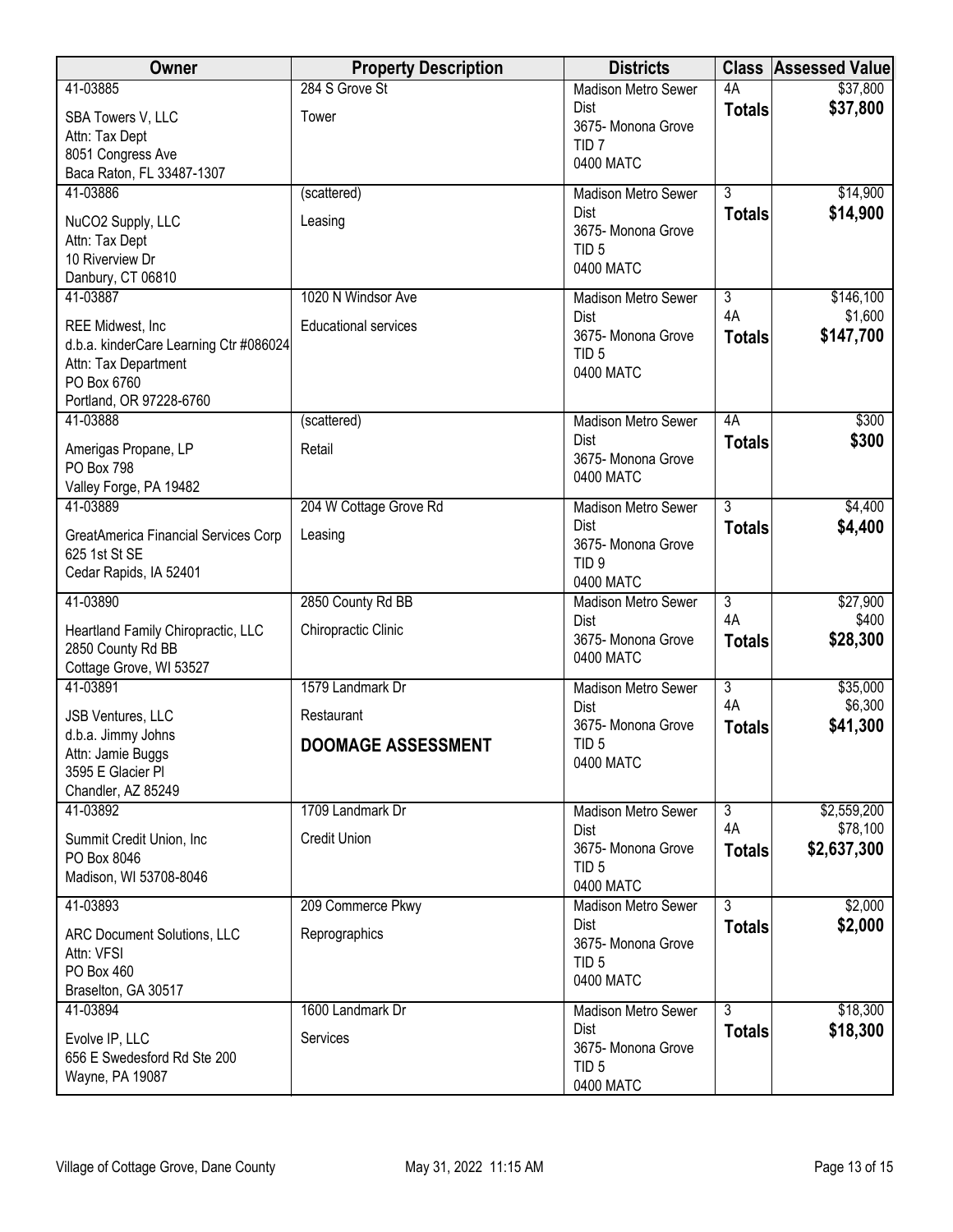| Owner                                                                                                                              | <b>Property Description</b>   | <b>Districts</b>                                                   |                     | <b>Class Assessed Value</b> |
|------------------------------------------------------------------------------------------------------------------------------------|-------------------------------|--------------------------------------------------------------------|---------------------|-----------------------------|
| 41-03895                                                                                                                           | 605 W Cottage Grove Rd        | <b>Madison Metro Sewer</b>                                         | 3                   | \$4,100                     |
| Hallmark Marketing Company, LLC<br>PO Box 419479<br><b>Tax 407</b>                                                                 | Services                      | <b>Dist</b><br>3675- Monona Grove<br>0400 MATC                     | <b>Totals</b>       | \$4,100                     |
| Kansas City, MO 64141-6479                                                                                                         |                               |                                                                    |                     |                             |
| 41-03896                                                                                                                           | 304 Commerce Pkwy             | <b>Madison Metro Sewer</b>                                         | $\overline{3}$      | \$164,100                   |
| Oakstone Recreational Center &<br>Restaurant, LLC<br>Attn: Josh & Jennifer Vinluan<br>304 Commerce Pkwy<br>Cottage Grove, WI 53527 | Rec Center & Restaurant       | <b>Dist</b><br>3675- Monona Grove<br>TID <sub>5</sub><br>0400 MATC | 4A<br><b>Totals</b> | \$6,400<br>\$170,500        |
| 41-03897                                                                                                                           | 1579 Landmark Dr              | <b>Madison Metro Sewer</b>                                         | 3                   | \$5,200                     |
| The Coca-Cola Company<br>Attn: Property Tax Dept - NAT 8<br>PO Box 1734<br>Atlanta, GA 30301                                       | Sales & Distribution          | <b>Dist</b><br>3675- Monona Grove<br>TID <sub>5</sub><br>0400 MATC | <b>Totals</b>       | \$5,200                     |
| 41-03898                                                                                                                           | 1609 Landmark Dr              | Madison Metro Sewer                                                | $\overline{3}$      | \$101,000                   |
| <b>BB Jack's Cottage Grove</b>                                                                                                     | Pizzeria                      | <b>Dist</b><br>3675- Monona Grove                                  | 4A<br><b>Totals</b> | \$10,000<br>\$111,000       |
| 1609 Landmark Dr Ste 120<br>Cottage Grove, WI 53527-8981                                                                           | <b>DOOMAGE ASSESSMENT</b>     | TID <sub>5</sub><br>0400 MATC                                      |                     |                             |
| 41-03899                                                                                                                           | 1507 Matt Pass                | <b>Madison Metro Sewer</b>                                         | 3                   | \$18,000                    |
| Pitney Bowes Global Financial Svcs, LL<br>600 N Westshore Blvd<br>Ste 810<br>Tampa, FL 33609                                       | Leasing                       | Dist<br>3675- Monona Grove<br>TID <sub>5</sub><br>0400 MATC        | <b>Totals</b>       | \$18,000                    |
| 41-03901                                                                                                                           | 107 E Reynolds St             | <b>Madison Metro Sewer</b>                                         | $\overline{3}$      | \$990,400                   |
| Drumlin Reserve Property, LLC<br>Attn: Capri Communities<br>20875 Crossroads Cir<br>Ste 400<br>Waukesha, WI 53186                  | Senior Living Housing         | <b>Dist</b><br>3675- Monona Grove<br>TID <sub>7</sub><br>0400 MATC | <b>Totals</b>       | \$990,400                   |
| 41-03902                                                                                                                           | 1020 N Windsor Ave            | <b>Madison Metro Sewer</b>                                         | $\overline{3}$      | \$2,400                     |
| Canon Financial Services, Inc.<br>PO Box 5008<br>158 Gaither Dr #200<br>Mt Laurel, NJ 08054                                        | Leasing                       | <b>Dist</b><br>3675- Monona Grove<br>TID <sub>5</sub><br>0400 MATC | <b>Totals</b>       | \$2,400                     |
| 41-03903                                                                                                                           | 214 W Cottage Grove Rd Unit E | Madison Metro Sewer                                                | $\overline{3}$      | \$1,100                     |
| Farmer Bros Co<br>Attn: Tax Dept<br>1912 Farmer Brothers Dr<br>Northlake, TX 76262                                                 | Leasing                       | <b>Dist</b><br>3675- Monona Grove<br>TID <sub>9</sub><br>0400 MATC | <b>Totals</b>       | \$1,100                     |
| 41-03906                                                                                                                           | 447 W Cottage Grove Rd        | Madison Metro Sewer                                                | $\overline{3}$      | \$2,900                     |
| Wabasha Leasing, LLC<br>PO Box 80615<br>Indianapolis, IN 46280                                                                     | Leasing                       | Dist<br>3675- Monona Grove<br>0400 MATC                            | <b>Totals</b>       | \$2,900                     |
| 41-03907                                                                                                                           | 205 E Cottage Grove Rd        | Madison Metro Sewer<br><b>Dist</b>                                 | $\overline{3}$      | \$700                       |
| Wabasha Leasing, LLC<br>PO Box 80615<br>Indianapolis, IN 46280                                                                     | Leasing                       | 3675- Monona Grove<br>TID <sub>9</sub><br>0400 MATC                | <b>Totals</b>       | \$700                       |